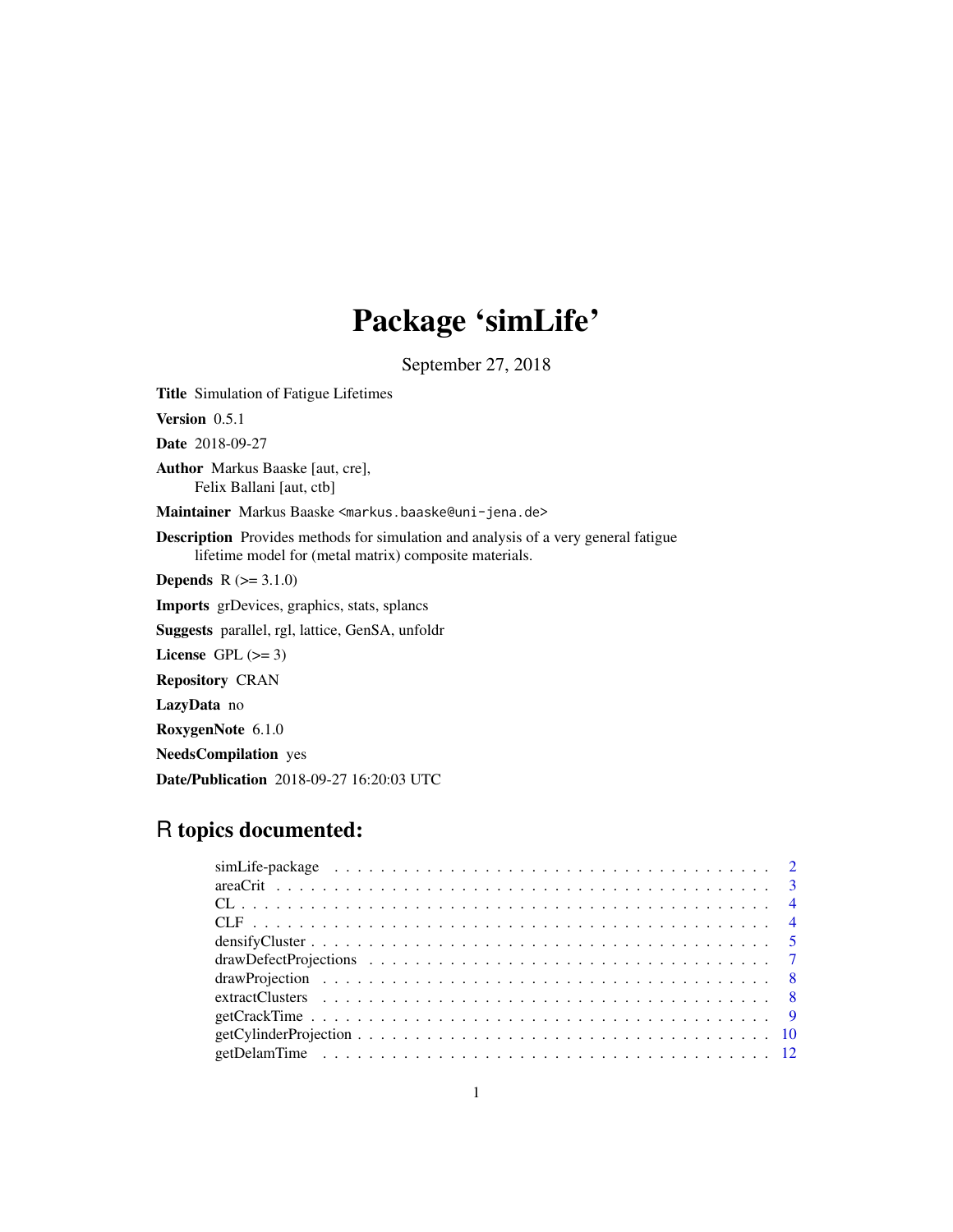# <span id="page-1-0"></span>2 simLife-package

| Index | 30 |
|-------|----|
|       |    |
|       |    |
|       |    |
|       |    |
|       |    |
|       |    |
|       |    |
|       |    |
|       |    |
|       |    |
|       |    |
|       |    |
|       |    |
|       |    |

simLife-package *Simulation of Fatigue Lifetimes*

#### **Description**

Provides methods for simulation and analysis of a very general fatigue lifetime model for (metal matrix) composite materials.

#### Details

These materials are usually made up of some reinforcement primary phase and a secondary phase which is generally considered to have negative properties with regard to the overall lifetime. A spatial geometric particle model [3,4] can be simulated according to some predefined distributional assumptions and then taken as an input to the simulation routine of the fatigue lifetime model. The distributional model parameters of the lifetime model are specified by the user and usually have to be estimated based on experimental data in general. The lifetime model roughly consists of two parts. First, a random individual failure time for all particles is generated based on two types of projected defects (square root projection areas) dependent on the considered joint size-shapeorientation distribution of the whole particle system. Second, a deterministic projected defects accumulation procedure is applied to find the most hazardous defect region which could lead to an overall failure of the specimen in a real life situation. Additionally we distinguish between particles which are hosted fully inside the material and those lying near the surface. Further, the lifetime model also allows for the inclusion of predefined densely clustered regions of particles which can be simulated beforehand. The user can also provide particular material constants such as Vickers hardness and others according to the phenomenological properties of specific material structures and for appropriateness of the lifetime model simulations. As an add-on hardcore particle packings can be generated by the well-known Random Sequential Adsorption (RSA) algorithm.

The high level functions [simFracture](#page-22-1), [woehler](#page-26-1) and [woehlerDiagram](#page-28-1) are intended as a simple introduction to utilizing the package.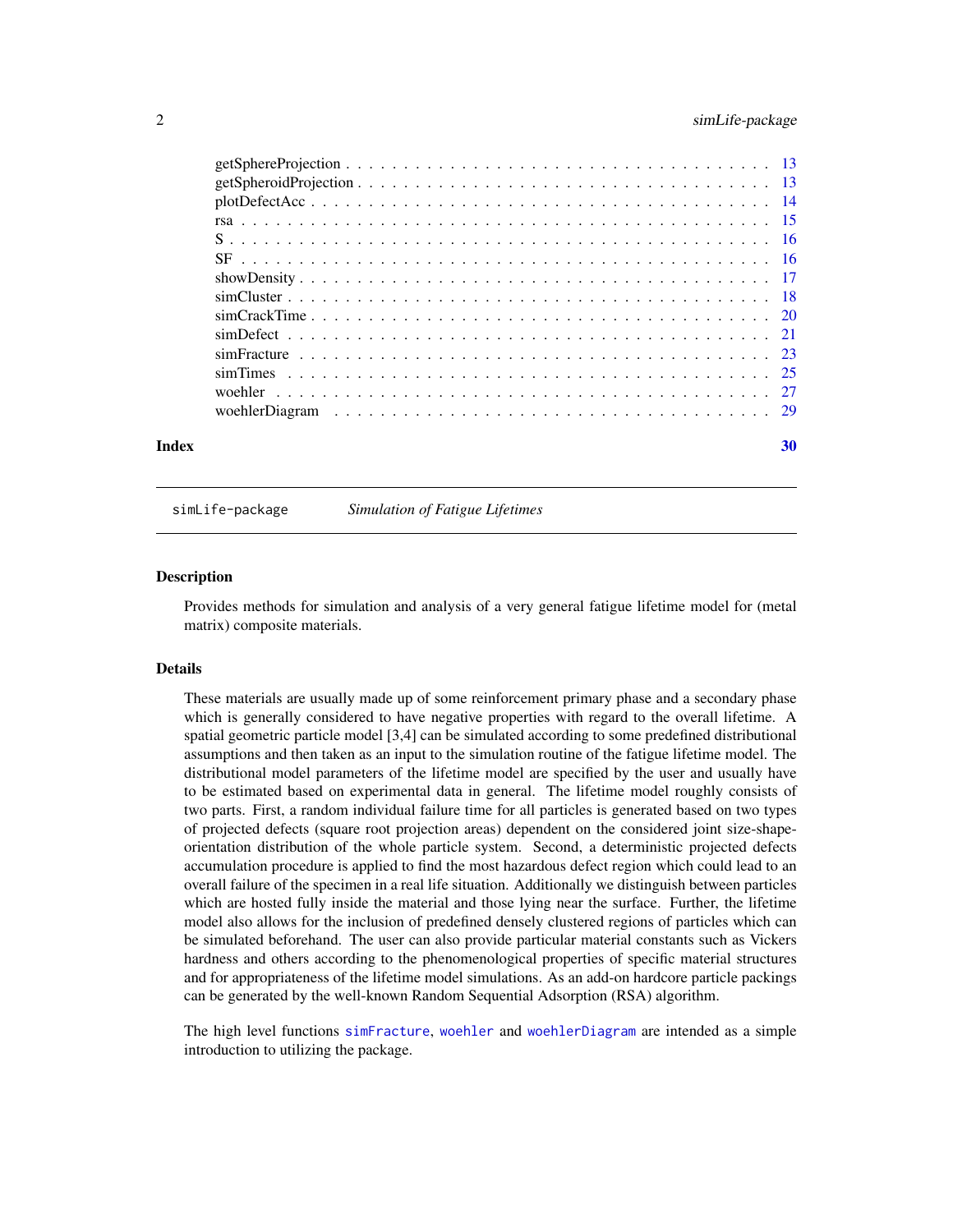#### <span id="page-2-0"></span>areaCrit 3

#### References

- Y. Murakami (2002). Metal Fatigue: Effects of Small Defects and Nonmetallic Inclusions. Elsevier, Amsterdam.
- J.W. Evans. Random and cooperative sequential adsorption. Rev. Mod. Phys., 65: 1281-1304, 1993.
- M. Baaske, A. Illgen, A. Weidner, H. Biermann, F. Ballani (2018). Influence of ceramic particle and fibre reinforcement in metal-matrix-composites on the VHCF behaviour. Part I: Stochastic modelling and statistical inference. In: Christ, H.-J. (ed.), Fatigue of Materials at Very High Numbers of Loading Cycles. Experimental Techniques - Mechanisms - Modeling and Fatigue Assessment. Springer, Heidelberg. In press.
- M. Baaske, A. Illgen, A. Weidner, H. Biermann, F. Ballani (2018). Influence of ceramic particle and fibre reinforcement in metal-matrix-composites on the VHCF behaviour. Part II: Stochastic modelling and statistical inference. In: Christ, H.-J. (ed.), Fatigue of Materials at Very High Numbers of Loading Cycles. Experimental Techniques - Mechanisms - Modeling and Fatigue Assessment. Springer, Heidelberg. In press.

```
areaCrit Critical area
```
#### Description

Calculate critical area

#### Usage

```
areaCrit(vickers, stress, factor = 1.56, scale = 1e+06)
```
#### **Arguments**

| vickers | specific Vickers hardness                                                 |
|---------|---------------------------------------------------------------------------|
| stress  | stress level to be applied                                                |
| factor  | specific material dependant factor, default set to 1.56 for inner defects |
| scale   | scale factor, area in square millimeters (default)                        |

#### Details

The critical area (see reference below) is roughly defined by the projected defect area above which the specific material defect becomes particularly hazardous for the failure of the whole specimen.

# Value

critical area in  $[mm]^2$ 

#### Author(s)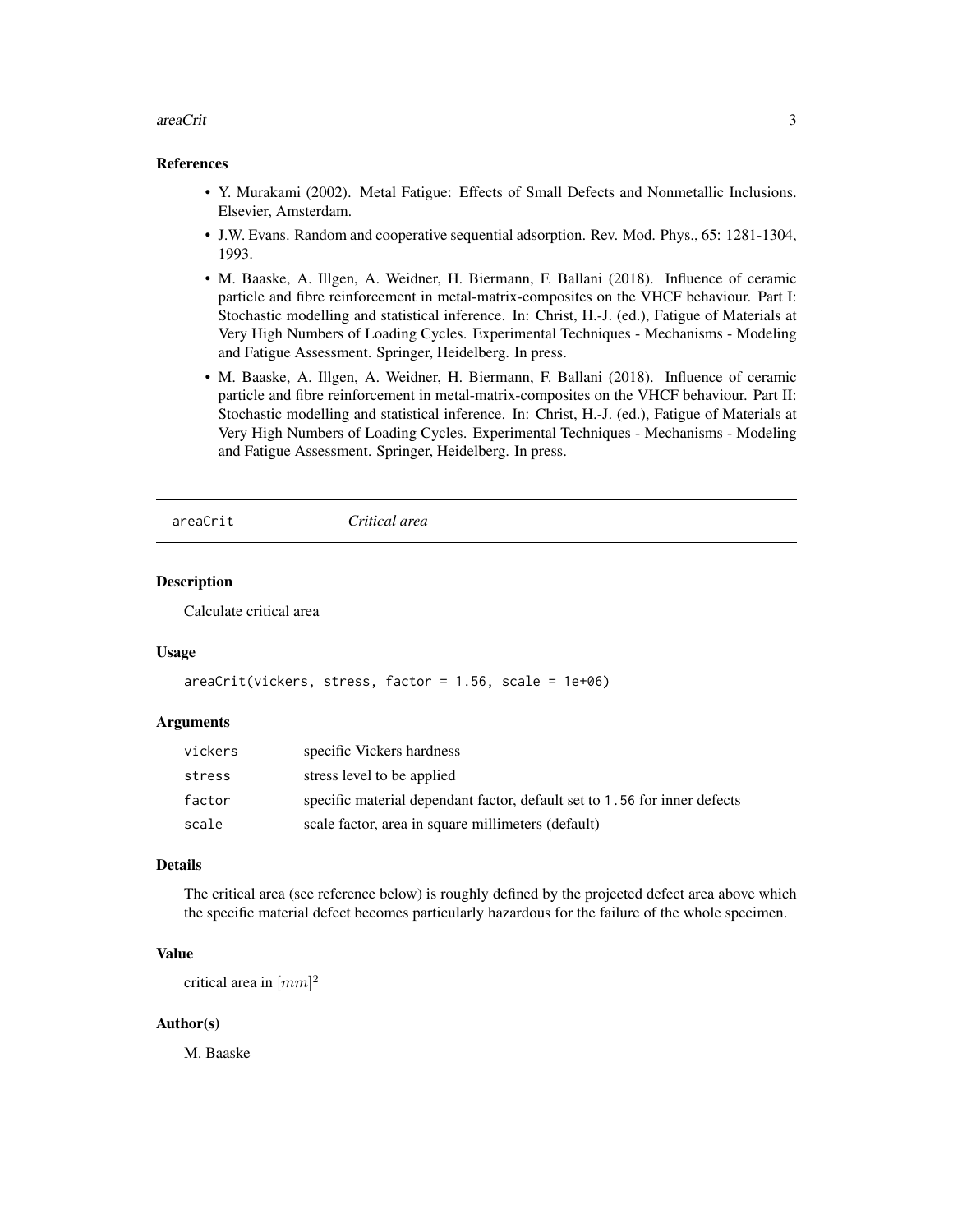## <span id="page-3-0"></span>References

Y. Murakami (2002). Metal Fatigue: Effects of Small Defects and Nonmetallic Inclusions. Elsevier, Amsterdam.

CL *A cluster configuration of spheroids*

# Description

A dataset containing cluster regions of spheroids where each list element consists of a spheroids list with additional attributes class="prolate", interior (logical), indicating whether the cluster fully lies in the interior of the simulation box

#### Usage

data(AL2MC\_20p\_k10\_F2p\_CL)

# Format

A list of length 9. Each element contains a list of spheroids

## Author(s)

M. Baaske

CLF *A cluster configuration of fibers*

#### Description

A dataset containing clusters of regions of fibers, including a second phase as spheres where each list element consists of a list of fibers with additional attributes class="cylinder", interior (logical), indicating whether the cluster fully lies in the interior of the simulation box.

# Usage

data(AL2MC\_15p\_k10\_F2p\_CL)

# Format

A list of length 11 containing lists of fibers belonging to the corresponding cluster

#### Author(s)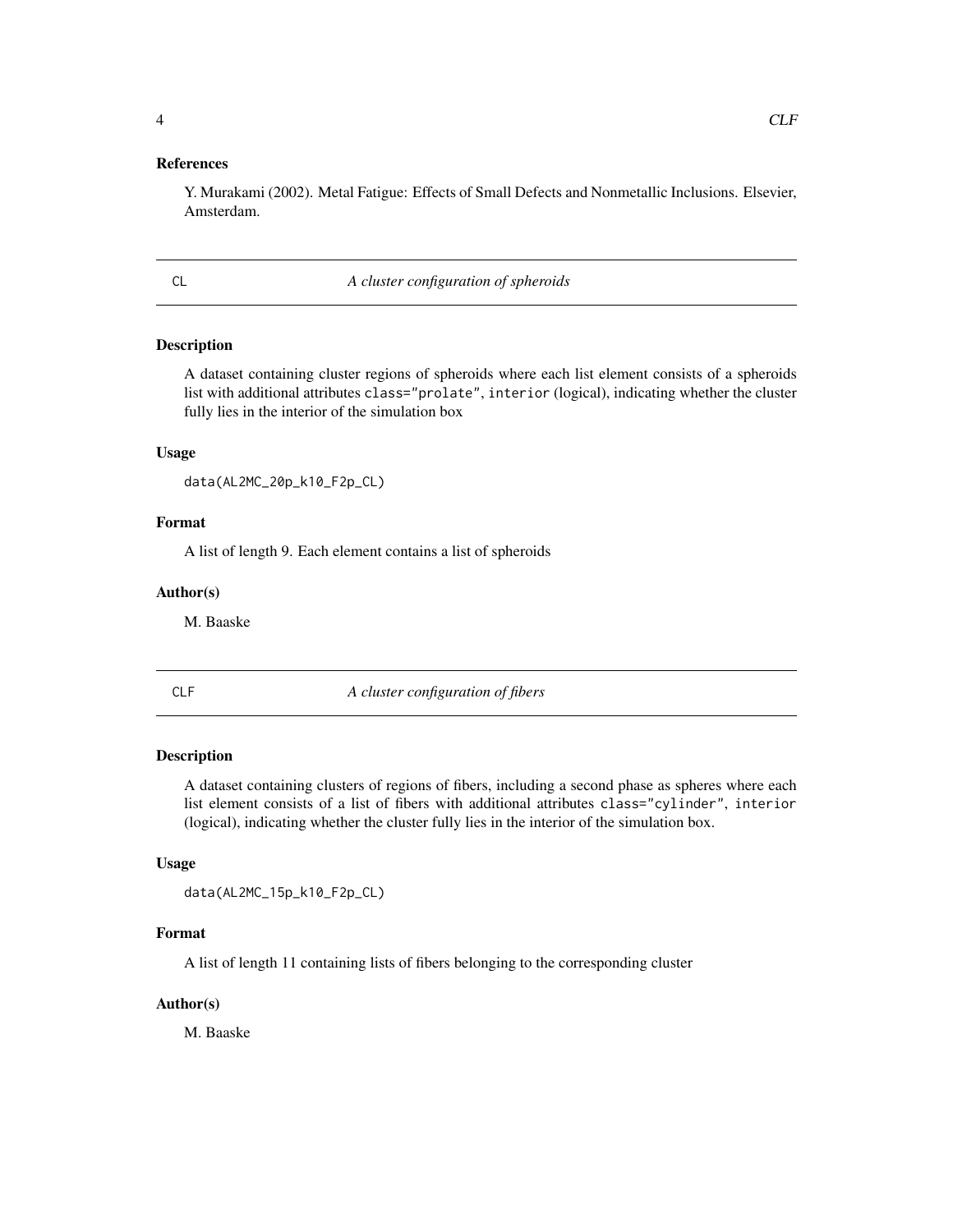<span id="page-4-0"></span>densifyCluster *Densify clusters*

### Description

Densification of objects within a predefined ball

# Usage

```
densifyCluster(F, CL, ctrl, weight = 10, info = FALSE,
 cores = getOption("simLife.mc", 1L), cl = NULL)
```
### Arguments

| F      | non-overlapping particle system                                                                                                                   |
|--------|---------------------------------------------------------------------------------------------------------------------------------------------------|
| CL.    | cluster list, defining the different cluster regions                                                                                              |
| ctrl   | control arguments passed to function GenSA                                                                                                        |
| weight | optional, weight factor weight=10 (default)                                                                                                       |
| info   | optional, logical, if TRUE return result from GenSA call                                                                                          |
| cores  | optional, number of cores for mulicore parallization with cores=1L (default) by<br>mclapply which also can be set by a global option "simLife.mc" |
| c1     | optional, parallel cluster object                                                                                                                 |

## Details

This densification method requires package[GenSA](#page-0-0) to be installed. Additionally for performance reasons it is recommended to make use of parallization by package 'parallel' installed and available or some 'cluster' object derived from it.

Parts of the (reinforcement) geometry system are densified in order to account for regions where some objects stick together more close than in other regions of the simulation box. These so-called clusters are generated by a densification algorithm minimizing some energy of object positions and their (overlap) distances within an enclosing ball of objects with a predefined cluster radius. In order to prevent overlaps between objects one possibly has to increase the weight factor iteratively and run it again if some objects happen to overlap.

## Value

a list of all objects (including newly densified regions) named S and a named list of clustered regions cluster

## Author(s)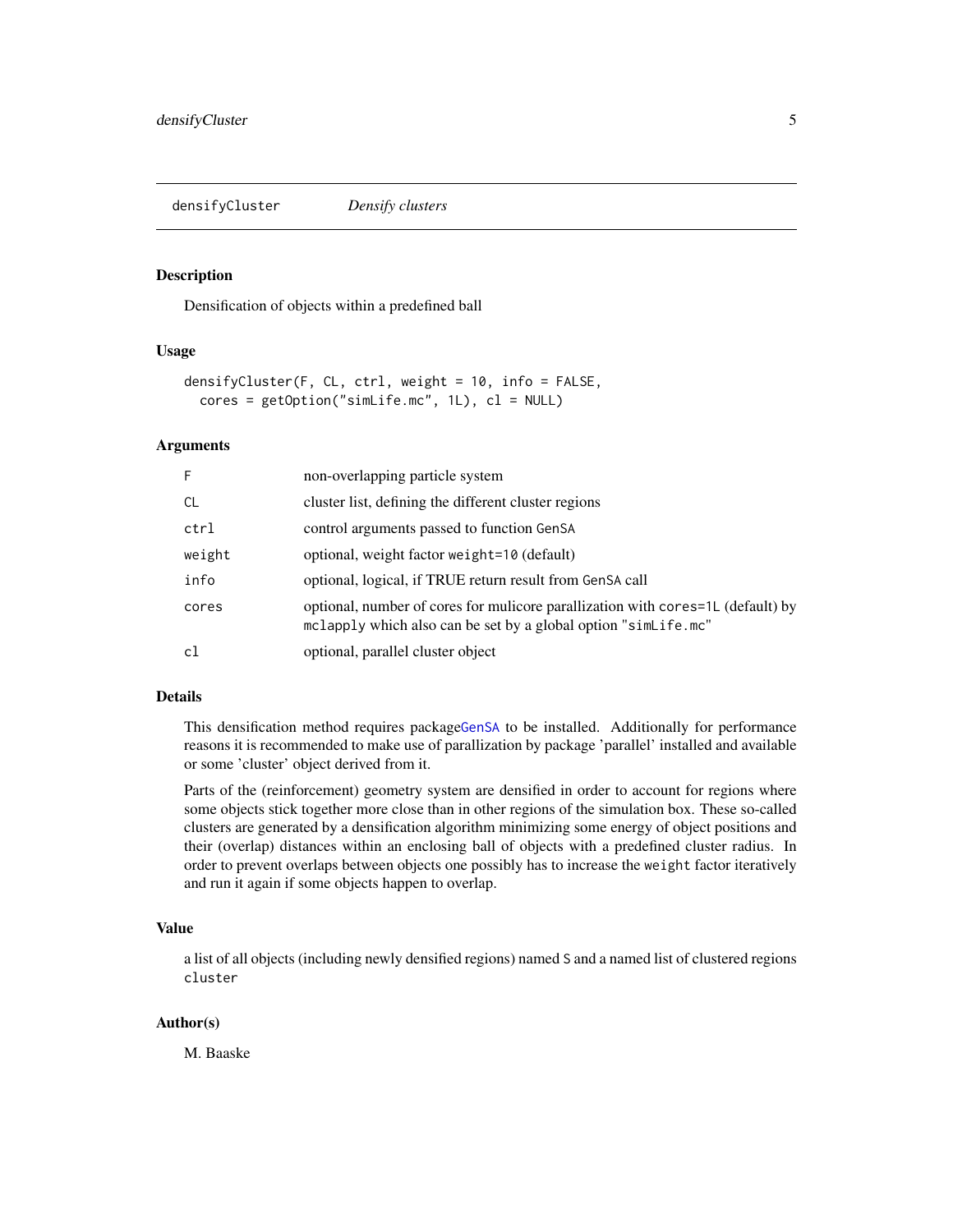#### Examples

## Not run:

```
## Simulate and densify particle system
## densify and include a secondary phase
library(unfoldr)
## Unless MS-Windows platform
# library(parallel)
# options(simLife.mc=2L)
# simulation box either this kind of list
# or use object spatstat::box3
box \le list("xrange"=c(0,3),"yrange"=c(0,3),"zrange"=c(0,9))
# parameter for spheroids simulation
theta <- list("size"=list(0.25),"shape"=list("s"=0.25), "orientation"=list("kappa"=1))
# for ease of use: constant size particles
S <- simPoissonSystem(theta,lam=15,size="const",type="prolate",
orientation="rbetaiso",box=box,mu=c(0,1,0),pl=1,label="P")
## 2nd. phase (ferrit)
param <- list("size"=list(0.075), "shape"=list("s"=0.75))
F <- simPoissonSystem(param,lam=2,size="const",type="prolate",
box=box, mu=c(0,1,0), pl=1, label="P")# apply RSA, this may take some
RSA <- rsa(S,F,verbose=TRUE)
## show 3D spheroids (non-overlapping)
# library(rgl)
# cols <- c("#0000FF","#00FF00","#FF0000","#FF00FF","#FFFF00","#00FFFF")
# spheroids3d(RSA[1:length(S)], box, col=cols)
# spheroids3d(RSA[length(S):(length(S)+length(F))], box, col="gray")
## construct clusters
CL <- simPoissonSystem(list("size"=list(0.35)), lam=0.1, size="const",
type="spheres", box=box, pl=1, label="F")
CLUST <- simCluster(RSA, CL, verbose=TRUE)
cat("cluster length: ",length(CLUST),"\n")
## show cluster regions
# library(rgl)
# open3d()
# X <- do.call(rbind,lapply(CLUST, function(x) c(x$center,x$r)))
# invisible(lapply(CLUST, function(x) rgl::spheres3d(X[,1:3],radius=X[,4],col="gray",alpha=0.2)))
# cols <- c("#0000FF","#00FF00","#FF0000","#FF00FF","#FFFF00","#00FFFF")
# invisible(lapply(CLUST, function(x) spheroids3d(RSA[x$id],box,col=cols)))
```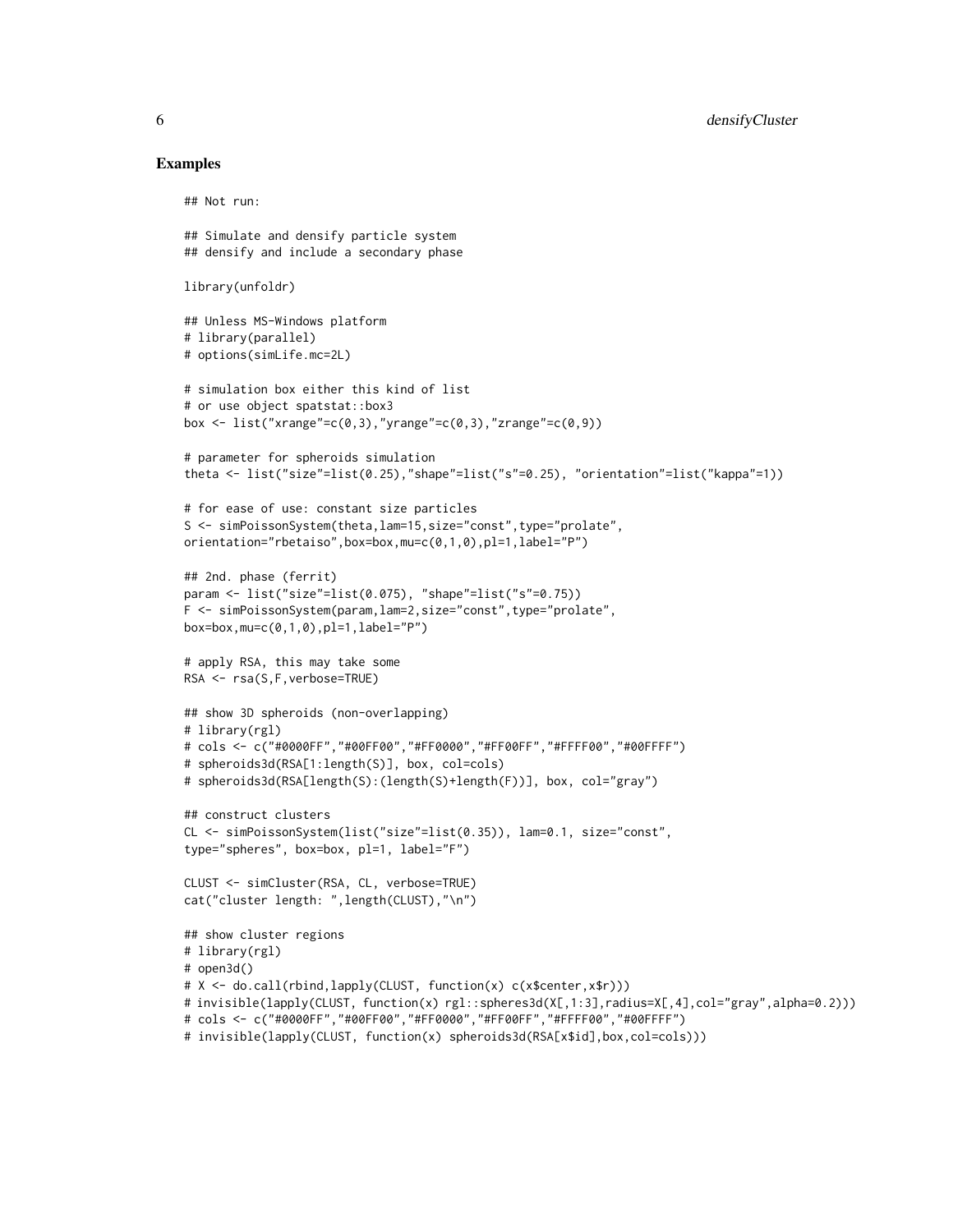# <span id="page-6-0"></span>drawDefectProjections 7

```
# some controls for 'GenSA'
ctrl <- list(threshold.stop=0.01,max.call=10000)
# densify region to clustered particles
RET <- densifyCluster(RSA, CLUST, ctrl, weight=100, cores = 1L, cl = NULL)
S < - RET$S
CL <- RET$cluster
## show densified clusters
# library(rgl)
# open3d()
# X <- do.call(rbind,lapply(CLUST, function(x) c(x$center,x$r)))
# invisible(lapply(CLUST, function(x)
# rgl::spheres3d(x=X[,1:3],radius=X[,4],col="gray",alpha=0.2)))
# invisible(lapply(CL, function(x) { spheroids3d(x, box, col=cols) }))
```
## End(Not run)

drawDefectProjections *Draw defect projections*

# Description

Draw defect projections for spheroids, spherocylinders or spheres. The method first constructs the projected objects sampling some points on the borders and calculates the convex hull of such points. The defect object as returned by [simFracture](#page-22-1) and used to show the accumulated defects.

#### Usage

```
drawDefectProjections(F, D, ...)
```
#### Arguments

|          | geometry system                                                                                  |
|----------|--------------------------------------------------------------------------------------------------|
| -D       | defects object                                                                                   |
| $\cdots$ | further arguments passed to getSphereProjection, getSpheroidProjection,<br>getCylinderProjection |

#### Value

NULL

#### Author(s)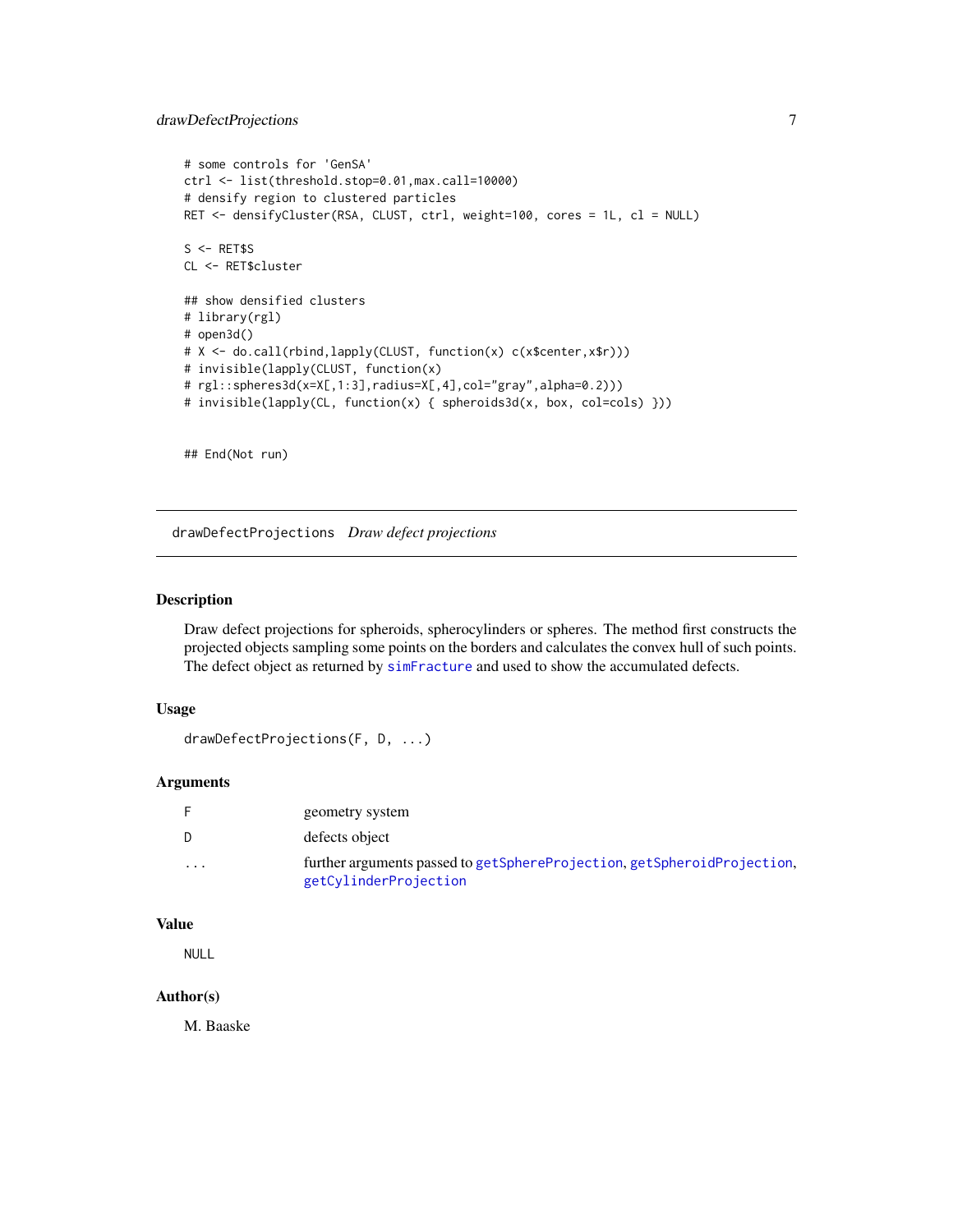<span id="page-7-0"></span>

#### Description

The function draws the defect projections in a 3d plot after spheroids3d has been called.

# Usage

```
drawProjection(E, conv = TRUE, np = 25)
```
# Arguments

| E    | a list of ellipses (the projected particles)                      |
|------|-------------------------------------------------------------------|
| conv | logical, if conv=TRUE (default) the convex hull is drawn          |
| np   | number of points used for sampling the convex hull of projections |

# Value

draw projections and the convex hull (if enabled) in a 3d plot return area of polygon and points of convex hull

# Author(s)

M. Baaske

extractClusters *Extract defects*

# Description

Extract all defects with some area value larger than area

# Usage

```
extractClusters(clust, area)
```
# Arguments

| clust | list of defects, see simplefect |
|-------|---------------------------------|
| area  | the area value lower bound      |

# Details

The function extracts all defects (convex hulls of projected defect areas) which have a larger area value than the predefined area value for some further analysis.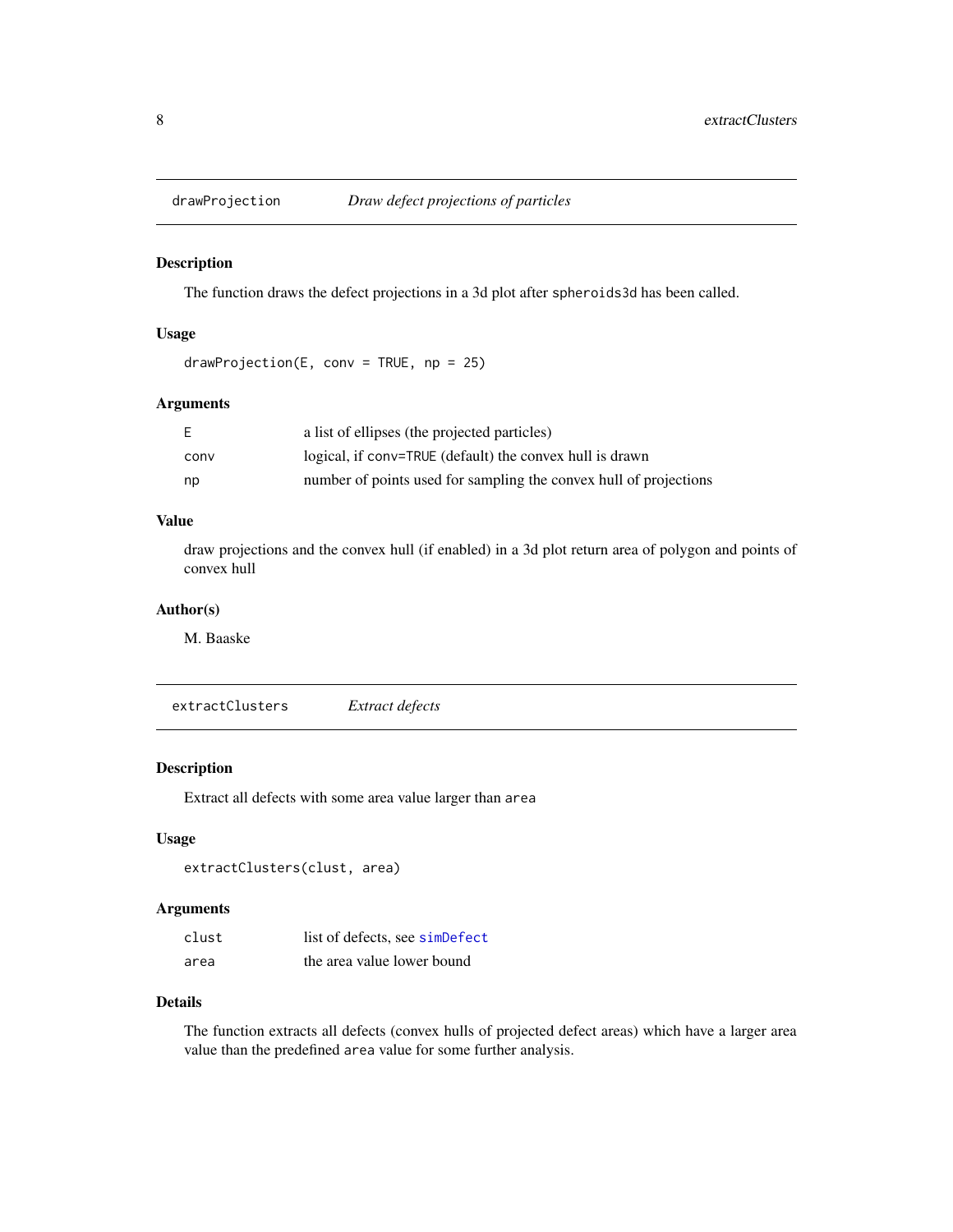# <span id="page-8-0"></span>getCrackTime 9

## Value

list of clusters

# Author(s)

M. Baaske

<span id="page-8-1"></span>getCrackTime *Generate individual fracture time*

# Description

Generate individual defect time for particle fracture

#### Usage

getCrackTime(theta, a, b, stress, vickers, p, const)

# Arguments

| theta   | polar angle                                      |
|---------|--------------------------------------------------|
| a       | axis length (axis orthogonal to rotational axis) |
| h       | rotational axis length                           |
| stress  | stress level                                     |
| vickers | Vickers hardness                                 |
| р       | simulation parameter set                         |
| const   | constant parameters for crack                    |

#### Details

The particle fracture (crack) is assumed to happen orthogonal to the major axis direction along the maximum minor axis length. Thus the projection area can be easily computed for the purpose of defect accumulation. The parameter set is made up of six parameters. Here only the second and third parameters are used to simulate the defect crack times. The failure times follow a Weibull distribution with scale parameter  $p2*a^2/(b* \sigma * cos \theta * Hv)$  and shape parameter  $p3$  where  $\sigma$  denotes the stress, a the minor axis length and  $Hv$  the Vickers hardness. The angle  $\theta$  is measured between the rotational axis and the axis of main load direction. In this way we account for the orientation of particles (spheroids) when generating fracture times dependent on their tendency to be more or less oriented towards the main load direction.

### Value

numeric, the individual fracture time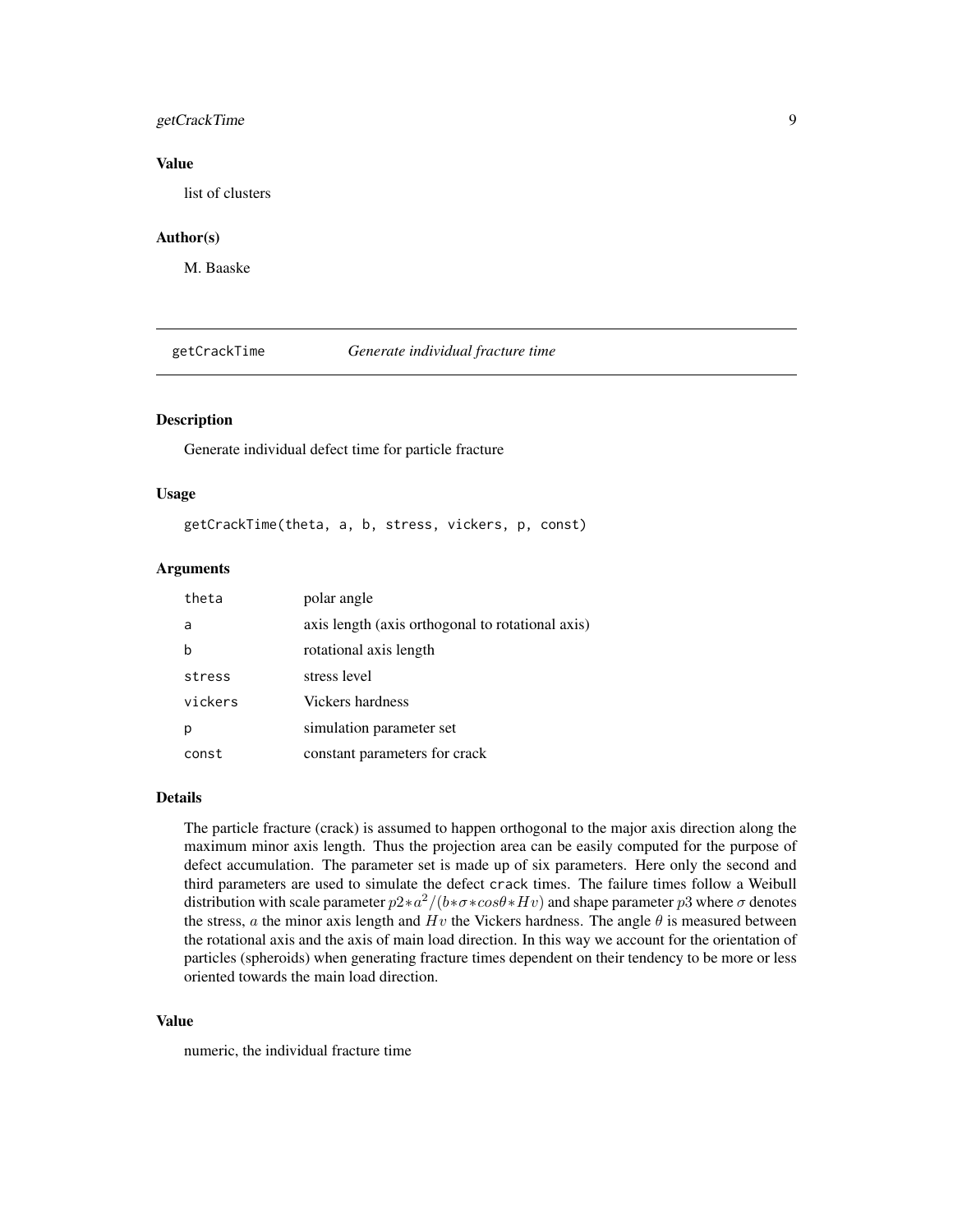#### <span id="page-9-0"></span>Author(s)

Felix Ballani, M. Baaske

#### See Also

[getDelamTime](#page-11-1)

<span id="page-9-1"></span>getCylinderProjection *Fiber defect projections*

# Description

The function draws the defect projections after [cylinders3d](#page-0-0) has been called and returns the points for the convex hull with its points of each projected fiber (spherocylinder).

#### Usage

```
getCylinderProjection(S, B = rep(1, length(S)), draw = TRUE,
  conv = TRUE, np = 20
```
# Arguments

| S    | fibers to be projected                                                                          |
|------|-------------------------------------------------------------------------------------------------|
| B    | integer vector of length equal to S of defect types, B=0 for crack and B=1 for<br>delamination. |
| draw | logical, draw=TRUE (default) draw the projected fibers                                          |
| conv | logical, conv=TRUE (default) draw the convex hull of projected fibers                           |
| np   | number of points used for sampling the convex hull of projections                               |

# Value

draw defect projections and the convex hull (if enabled) in a 3d plot returning its polygonal area and points of the convex hull

#### Author(s)

M. Baaske

# Examples

```
## Not run:
```
## Simulate Poisson cylinder system, ## generate a non-overlapping system by RSA, ## densify a cluster of cylinders

library(unfoldr)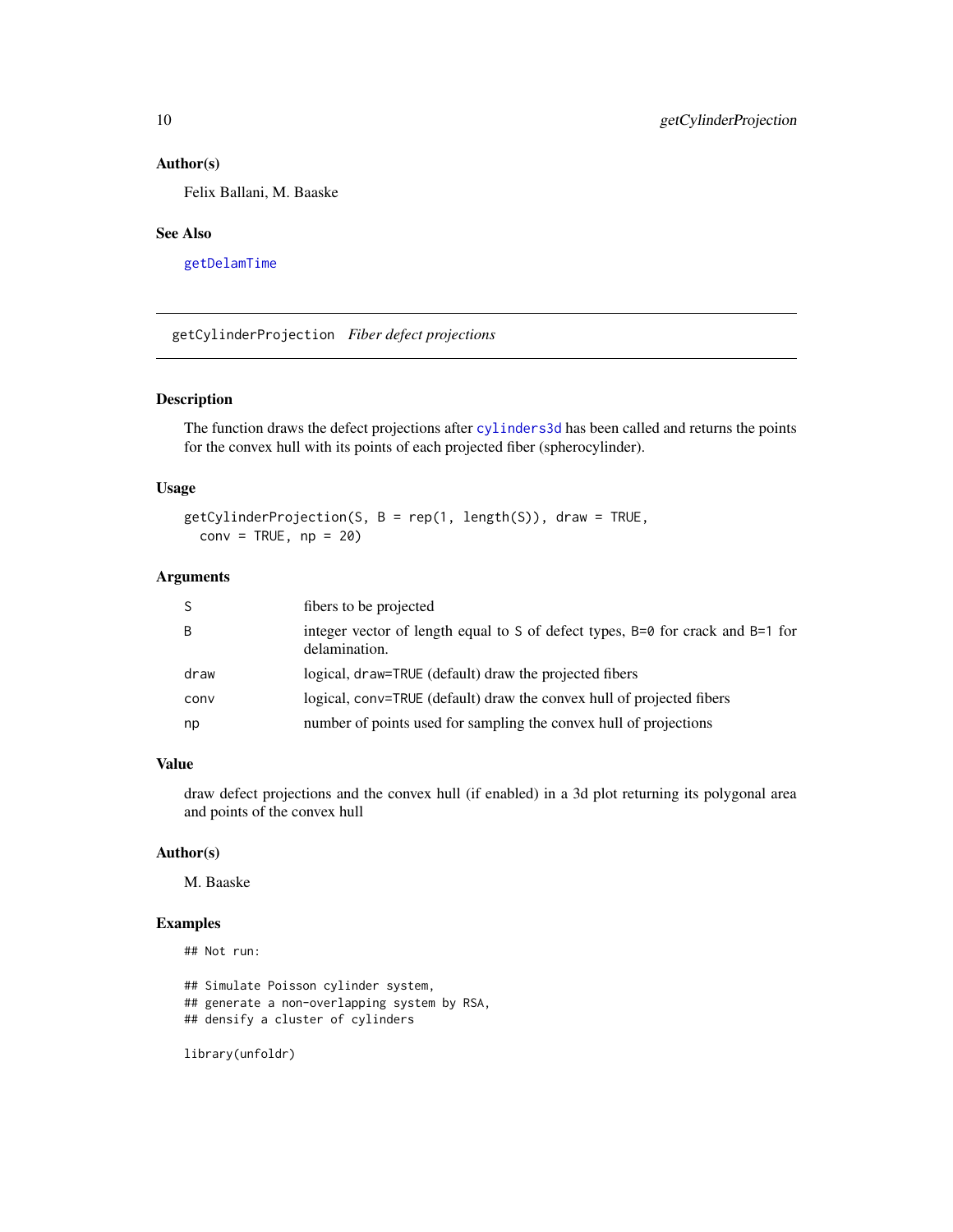```
## Unless MS-Windows platform
# library(parallel)
# options(simLife.mc=2L)
lam < - 35box <- list("xrange"=c(0,3),"yrange"=c(0,3),"zrange"=c(0,9))
## Spheroids of constant sizes
theta <- list("size"=list(.5),"shape"=list("radius"=0.1),
"orientation"=list("kappa"=0.1))
S <- simPoissonSystem(theta, lam, size="const", type="cylinders",
orientation="rbetaiso",box=box,pl=1,label="P")
## secondary phase: particles as spheres
F <- simPoissonSystem(list("size"=list(0.075)), lam=5, size="const",
type="spheres",box=box, pl=1, label="F")
## apply RSA
S2 <- rsa(S,F,pl=101,verbose=TRUE)
####################################################################
## Optional: 3D visualization of cylinder projection areas
####################################################################
#require(rgl)
#id <- c(1,5,9,32,10)
#cols <- c("#0000FF","#00FF00","#FF0000","#FF00FF","#FFFF00","#00FFFF")
#cylinders3d(S2[id], box, col=cols)
#P <- getCylinderProjection(S2[id], B=c(0,1,0,1,1), draw=TRUE, conv = TRUE, np=20)
#P <- getCylinderProjection(S2[id], B=c(0,0,0,0,0), draw=TRUE, conv = TRUE, np=20)
#P <- getCylinderProjection(S2[id], B=c(1,1,1,1,1), draw=TRUE, conv = TRUE, np=20)
## construct clusters
CL <- simPoissonSystem(list("size"=list(0.35)), lam=0.1, size="const",
type="spheres", box=box, pl=1, label="F")
CLUST <- simCluster(S2, CL, cond=list("eps"=1e-7,"minSize"=1L), verbose=TRUE, pl=1)
## densify
ctrl <- list(threshold.stop=0.01,max.call=5000,verbose=FALSE)
RET <- densifyCluster(S2, CLUST, ctrl, weight=10, cores = 1L, cl = NULL)
G <- RET$cluster
####################################################################
## Optional: 3D visualization of densified sphere clusters
####################################################################
#open3d()
#lapply(CLUST,function(x) cylinders3d(S2[x$id],box=box,col=cols))
#X <- do.call(rbind,lapply(CLUST, function(x) c(x$center,x$r)))
#invisible(lapply(CLUST, function(x) rgl::spheres3d(X[,1:3],radius=X[,4],col="gray",alpha=0.2)))
#
```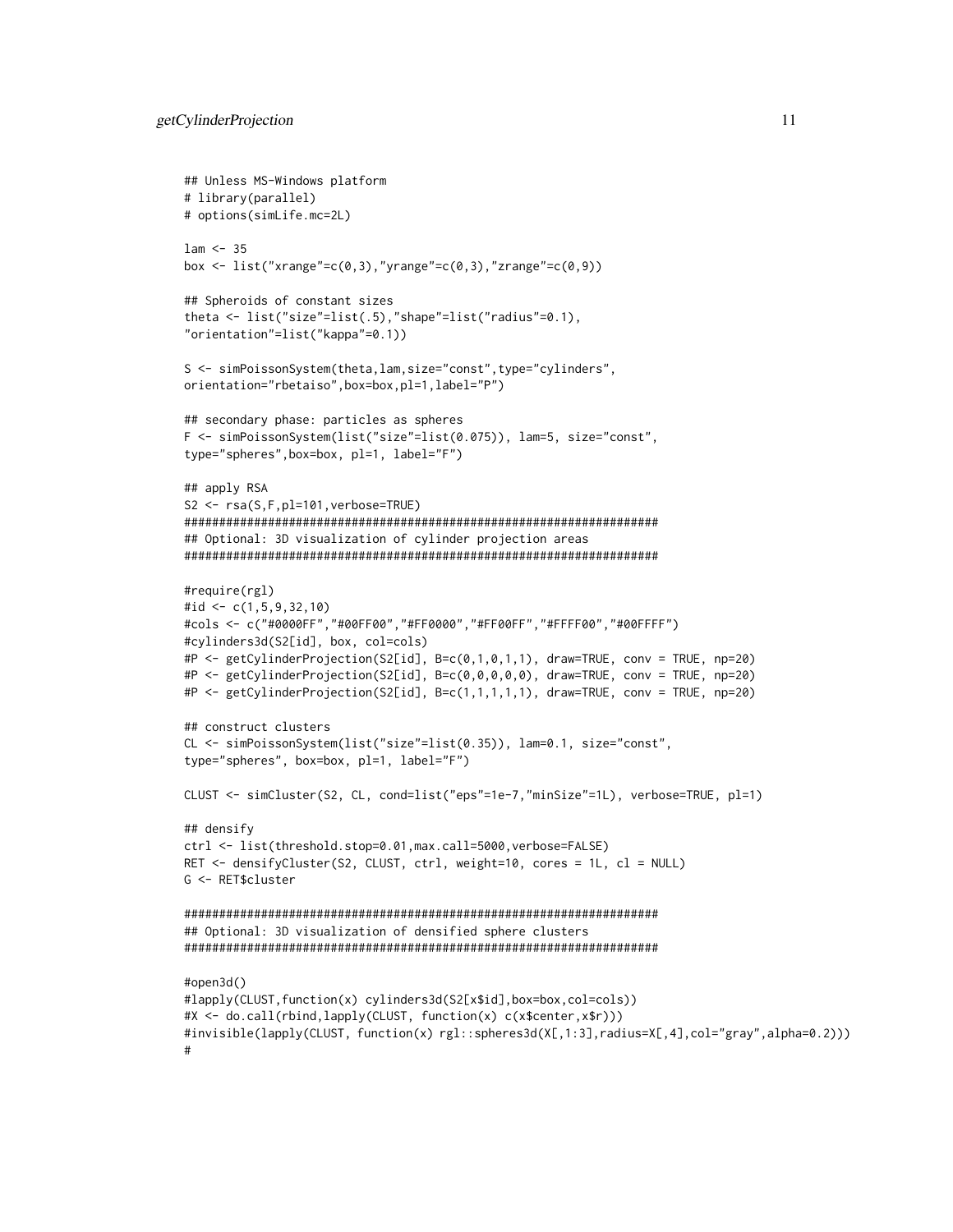```
### draw densified cluster
#open3d()
#invisible(lapply(G,function(x) { cylinders3d(x,box=box,col=cols) }))
#invisible(lapply(CLUST, function(x) rgl::spheres3d(X[,1:3],radius=X[,4],col="gray",alpha=0.2)))
```
## End(Not run)

<span id="page-11-1"></span>getDelamTime *Generate interface debonding times*

# **Description**

Generate individual defect times for particle debonding

#### Usage

getDelamTime(E, stress, param,  $inf = 0.5$ , outF = 0.65)

#### Arguments

|        | object of class "oblate", "prolate", "cylinders", "spheres" |
|--------|-------------------------------------------------------------|
| stress | stress level                                                |
| param  | simulation parameter vector, see details                    |
| inF    | weightening factor for inner defect projection              |
| outF   | weightening factor for outer defect projection              |

#### Details

This kind of failure time (time of debonding from the metal matrix structure) roughly depends on the projected area of the object, the applied overall stress level and whether the object lies in the interior of the simulation box or hits one of the box boundaries. The parameter vector is made up of six parameters where the second and third parameters are used to simulate the defect type crack, see [getCrackTime](#page-8-1). The order is as follows:  $p1$  probability of already materialized defects, scale factor  $p2$ , shape factor  $p3$ , shift parameter  $p4$  of log times, the slope  $p5$  and  $p6$  denoting the standard deviation of the random errors of the log times. Only the last three parameters  $p_4$ ,  $p_5$ ,  $p_6$  are used to determine the defect time for debonding of the considered object.

#### Value

numeric, the individual debonding time

#### Author(s)

Felix Ballani

<span id="page-11-0"></span>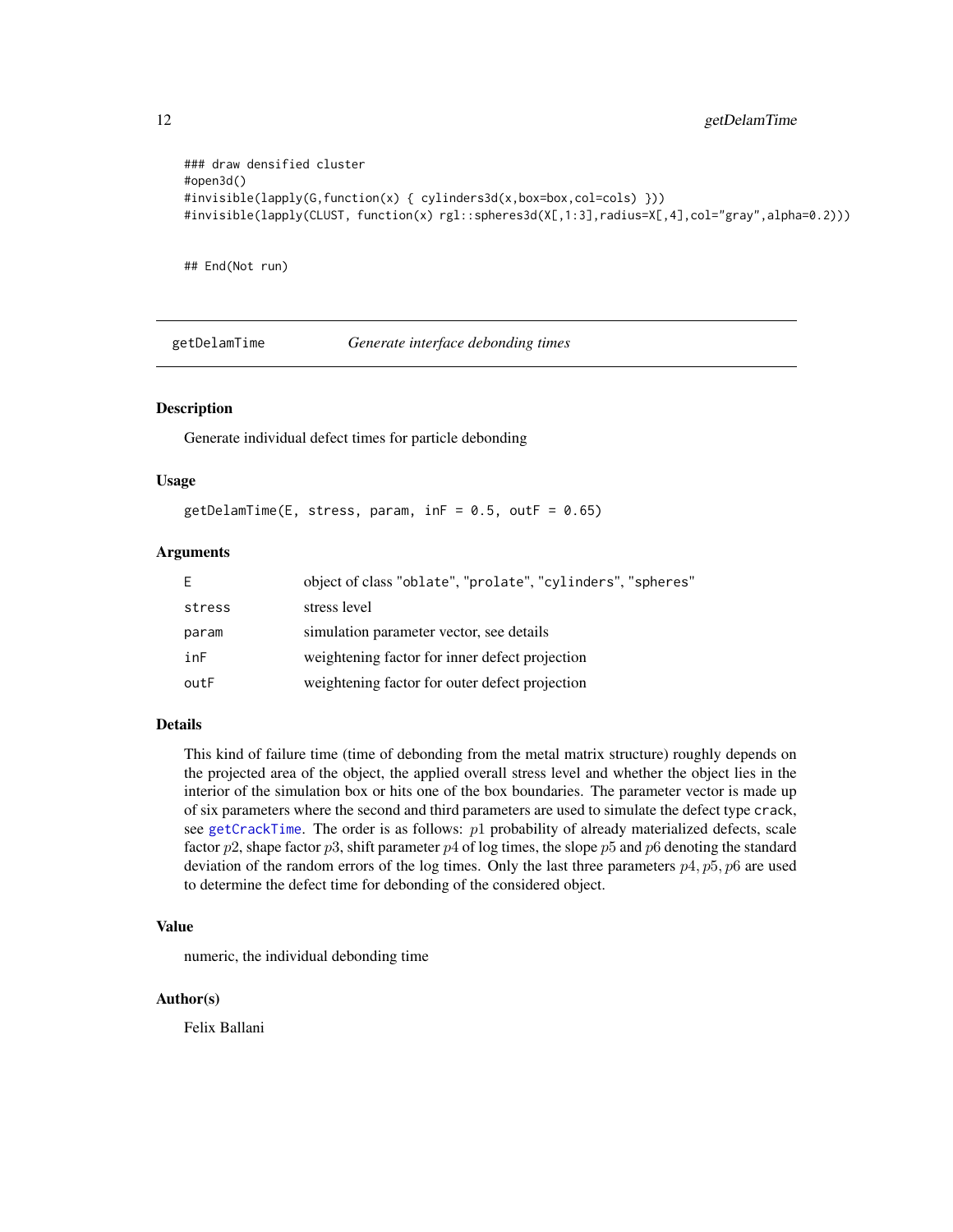<span id="page-12-1"></span><span id="page-12-0"></span>getSphereProjection *Sphere projections*

#### Description

The function draws the defect projections in a 3d plot and returns the points of its the convex hull together with points of each projected particle (here a sphere).

# Usage

```
getSphereProjection(S, draw = TRUE, conv = TRUE, np = 20)
```
# Arguments

| logical, draw=TRUE (default) draw the projected spheres           |
|-------------------------------------------------------------------|
|                                                                   |
| number of points used for sampling the convex hull of projections |
|                                                                   |

# Value

draw projections and the convex hull (if enabled) in a 3d plot returning its polygonal area and points of the convex hull

#### Author(s)

M. Baaske

<span id="page-12-2"></span>getSpheroidProjection *Projection of defect types*

#### Description

In case one wishes to analyze the defect projections directly the function returns the projected objects itself. The two types of defects lead to different projected objects. In case of defect type crack the circle of maximum radius of the particle is orthogonally projected otherwise the whole particle is projected in the main load direction, i.e. the xy plane.

## Usage

```
getSpheroidProjection(S, type)
```
#### Arguments

|      | list of (non-overlapping) particles (spheroids) |
|------|-------------------------------------------------|
| type | either crack or delam                           |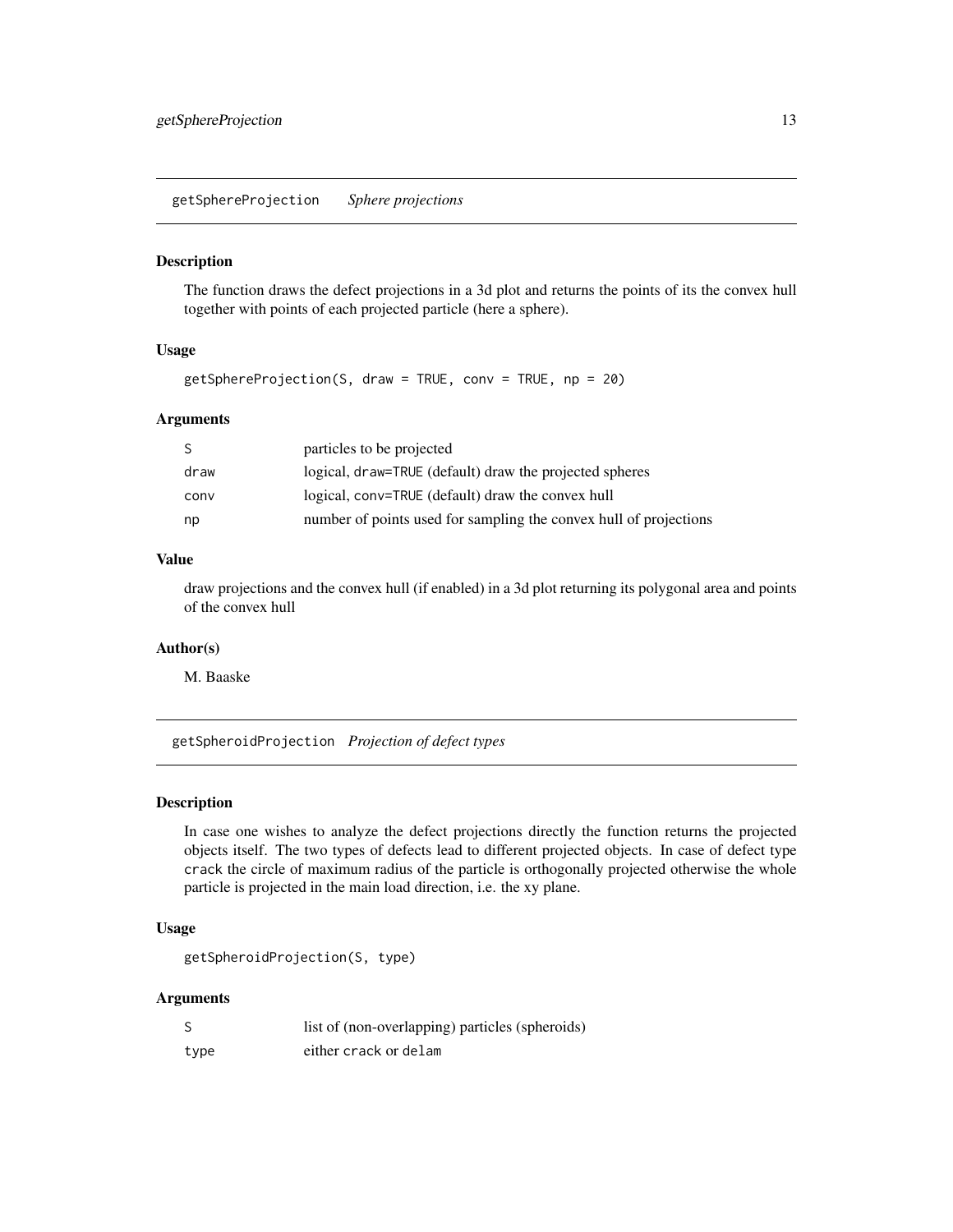#### <span id="page-13-0"></span>Details

Get the projected objects (ellipses) of particles dependant on their defect types

#### Value

returns a list of 2d ellipse objects.

#### Author(s)

M. Baaske

plotDefectAcc *Draw accumulation path damage areas*

# Description

Plot accumulation of damage projection areas

# Usage

```
plotDefectAcc(CL, last.path = FALSE, log.axis = "x", use.col = TRUE,
 main = ", ...)
```
#### Arguments

| <sub>CL</sub>       | result of accumulation simulation, see simeracture                                                             |
|---------------------|----------------------------------------------------------------------------------------------------------------|
| last.path           | logical, last.path=FALSE (default), show the critical area accumulation path<br>leading to the overall failure |
| log.axis            | character, log. axis='x' (default), switch to logarithmic scale                                                |
| use.col             | optional, do colering or black and gray values                                                                 |
| main                | optional, main title of the plot                                                                               |
| $\cdot \cdot \cdot$ | optional, graphical parameters, see par                                                                        |

# Details

Simple plotting function to visualize the process of damage accumulation separately for interior objects and objects hitting the surface of the simulation box (specimen)

#### Value

the accumulation path of damage areas as a list containing the starting and end points of each horizontal line (the current convex hull area value) together with the starting point of the next convex hull of damage projections and whether the damage occured in the interior or at the surface of the simulation box

#### Author(s)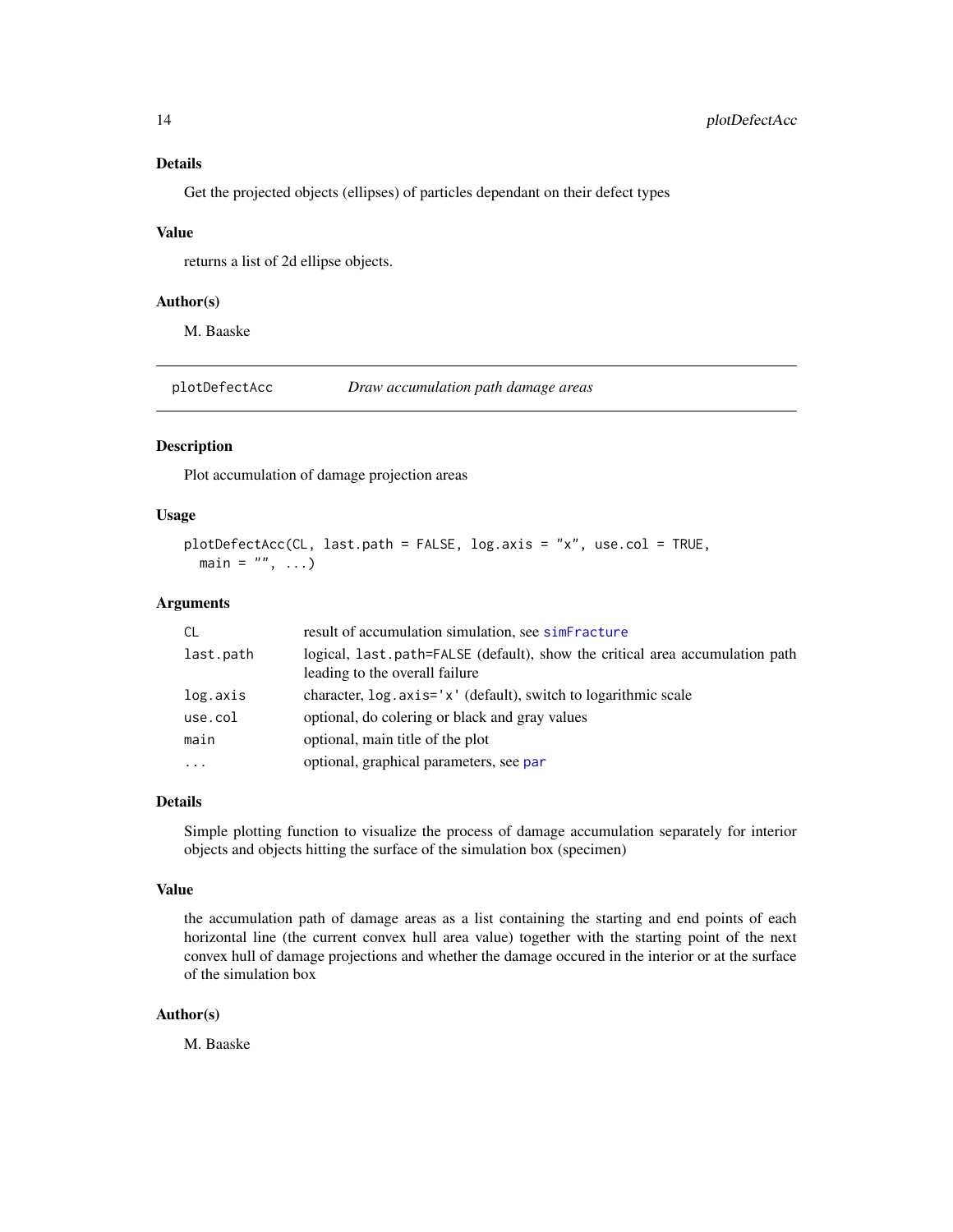#### Description

A simple RSA algorithm

#### Usage

 $rsa(S, F = NULL, pl = 0, verbose = TRUE)$ 

#### Arguments

|         | overlapping geometry system                                    |
|---------|----------------------------------------------------------------|
| F.      | secondary phase objects as list                                |
| рl      | integer: if p1>0 give some intermediate results                |
| verbose | logical: if verbose=TRUE (default) show additional information |

# Details

The function generates a non-overlapping configuration of spheres, spheroids or spherocylinders with respect to periodic boundary conditions by sequentially adding the given objects at new random positions in the simulation box while keeping their sizes and orientations. If there is an overlap detected the position is rejected and some new random position is generated until all particles have put inside or the maximum number of allowed iterations is reached. This function is most suited for volume fractions less than 0.15.

#### Value

list of non-overlapping particles

# Author(s)

Felix Ballani, Markus Baaske

# References

J.W. Evans. Random and cooperative sequential adsorption. Rev. Mod. Phys., 65: 1281-1304, 1993.

<span id="page-14-1"></span><span id="page-14-0"></span>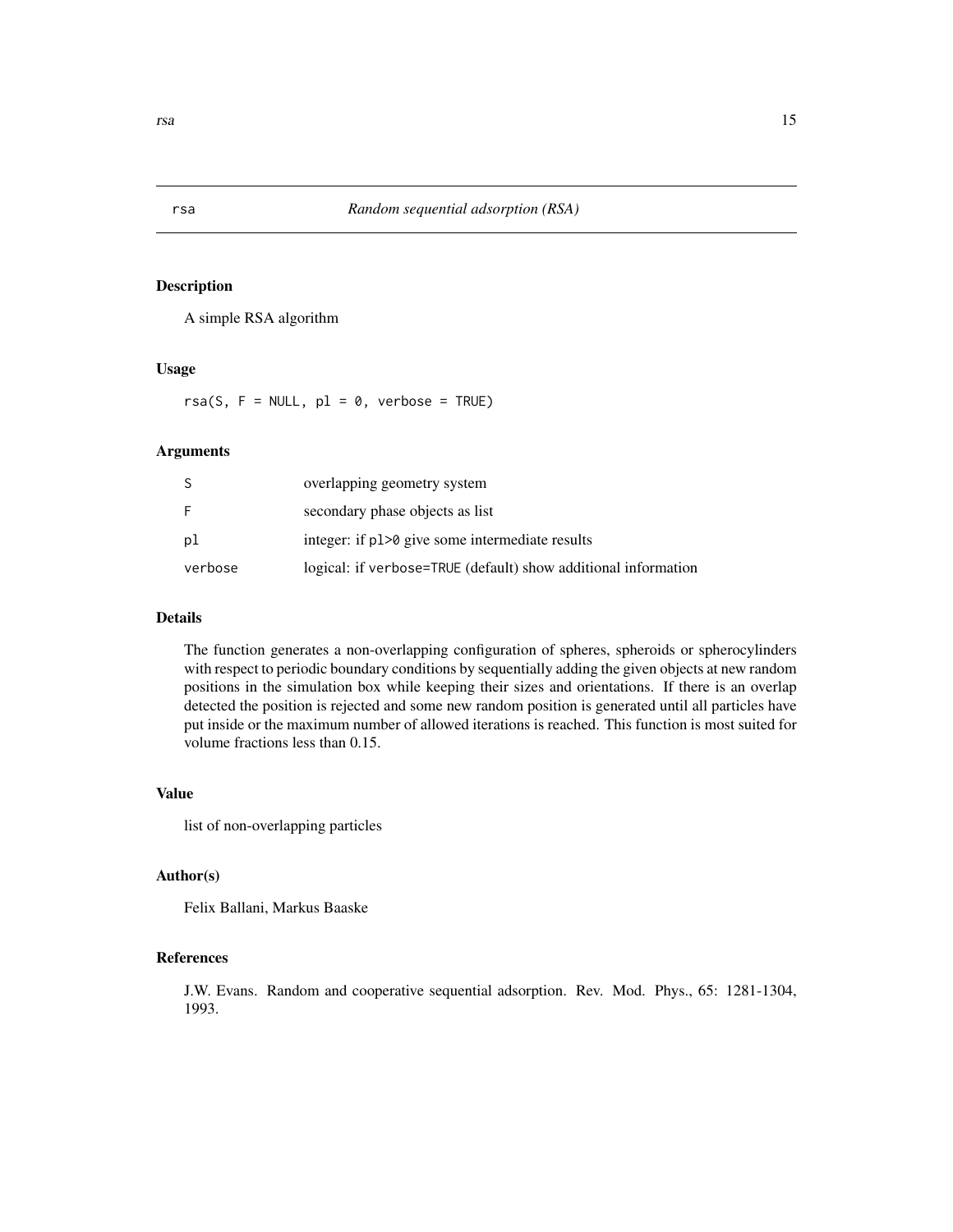# <span id="page-15-0"></span>Description

A dataset containing non-overlapping spheroids where each list element consists of the following variables:

### Usage

```
data(AL2MC_20p_k10_F2p_S)
```
## Format

A list of length 4905 containing lists each of length six

# Details

- id the current cluster id
- center the center of ball which defines the cluser region
- u the orientation vector of spheroid's rotational symmetry axis
- acb two shorter semi-axis lengths and major semi-axis length
- angles polar angle and azimuthal angle
- rotM rotational matrix, center of rotation is the center of the spheroid
- interior attribute, whether the spheroid lies in the interior of the simulation box
- label attribute, character, user defined label, here: 'P' (particle) or 'F' (ferrit)
- area attribute, the projected area

# Author(s)

M. Baaske

SF *A packed (sphero)cylinder configuration (fiber system)*

# Description

A dataset containing non-overlapping spherocylinders where each list element consists of the following variables:

#### Usage

data(AL2MC\_15p\_k10\_F2p\_S)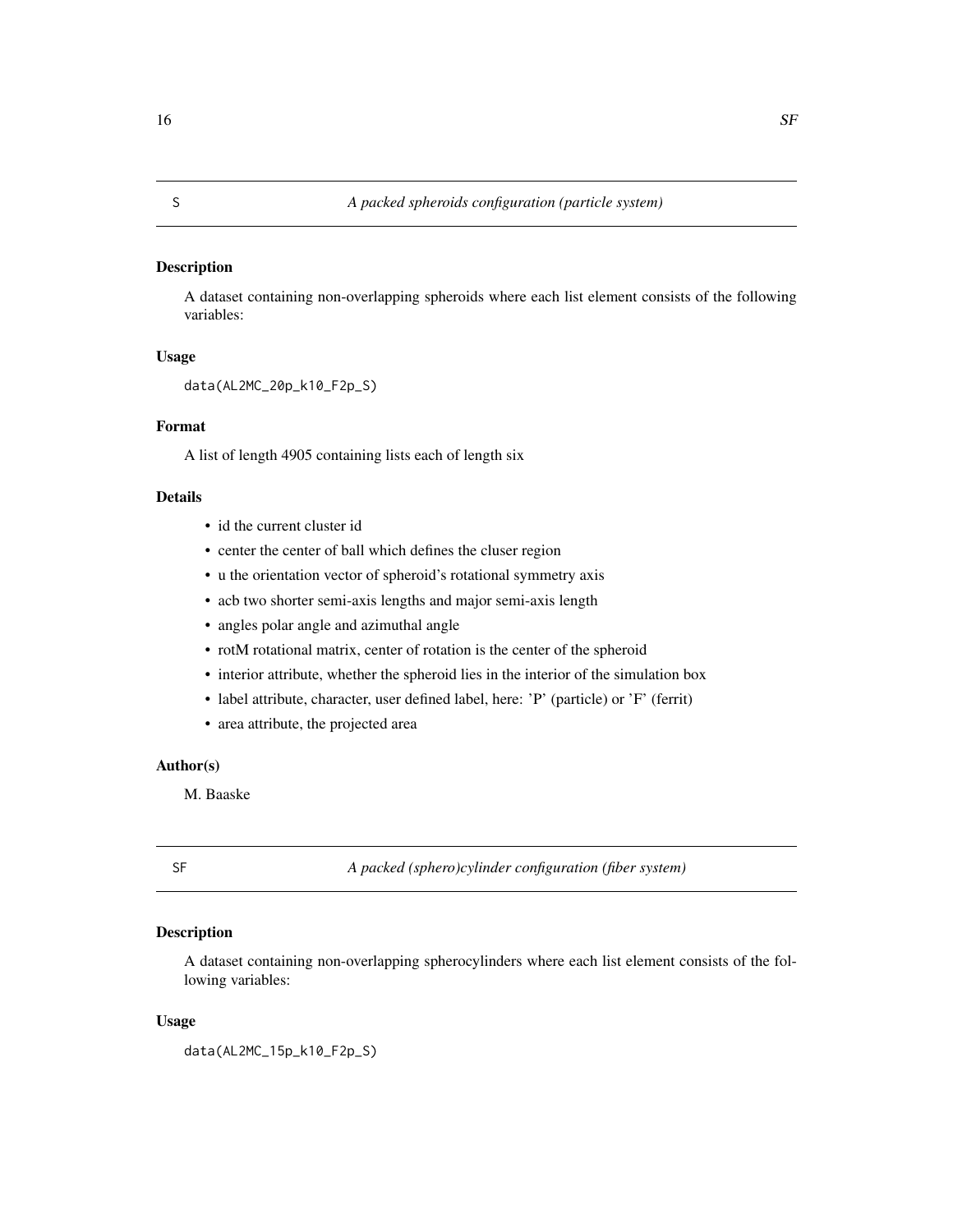### <span id="page-16-0"></span>showDensity 17

# Format

A list of length 3550 containing lists each of length nine

## Details

- id the current cluster id
- center the center of ball which defines the cluser region
- origin0 the center of the fist cylinder cap
- origin1 the center of the second cylinder cap
- length length/height of cylinder without radii of caps
- u orientation vector of spheroid's rotational symmetry axis
- r radius of cylinder
- angles two shorter semi-axis lengths and major semi-axis length
- rotM rotational matrix, center of rotation is the center of the spheroid
- interior attribute, whether the spheroid lies in the interior of the simulation box
- label attribute, character, user defined label, here: 'P' (particle) or 'F' (ferrit)
- area attribute, the projected area

# Author(s)

M. Baaske

showDensity *Plot estimated densities*

# Description

Plot the estimated densities which result from the randomly generated individual failure times.

# Usage

```
showDensity(dv, main = "Failure time density estimation", \dots)
```
# Arguments

| dv   | named list of individual failure times   |
|------|------------------------------------------|
| main | title of the plot (optional)             |
| .    | optional, additional graphics parameters |

#### Author(s)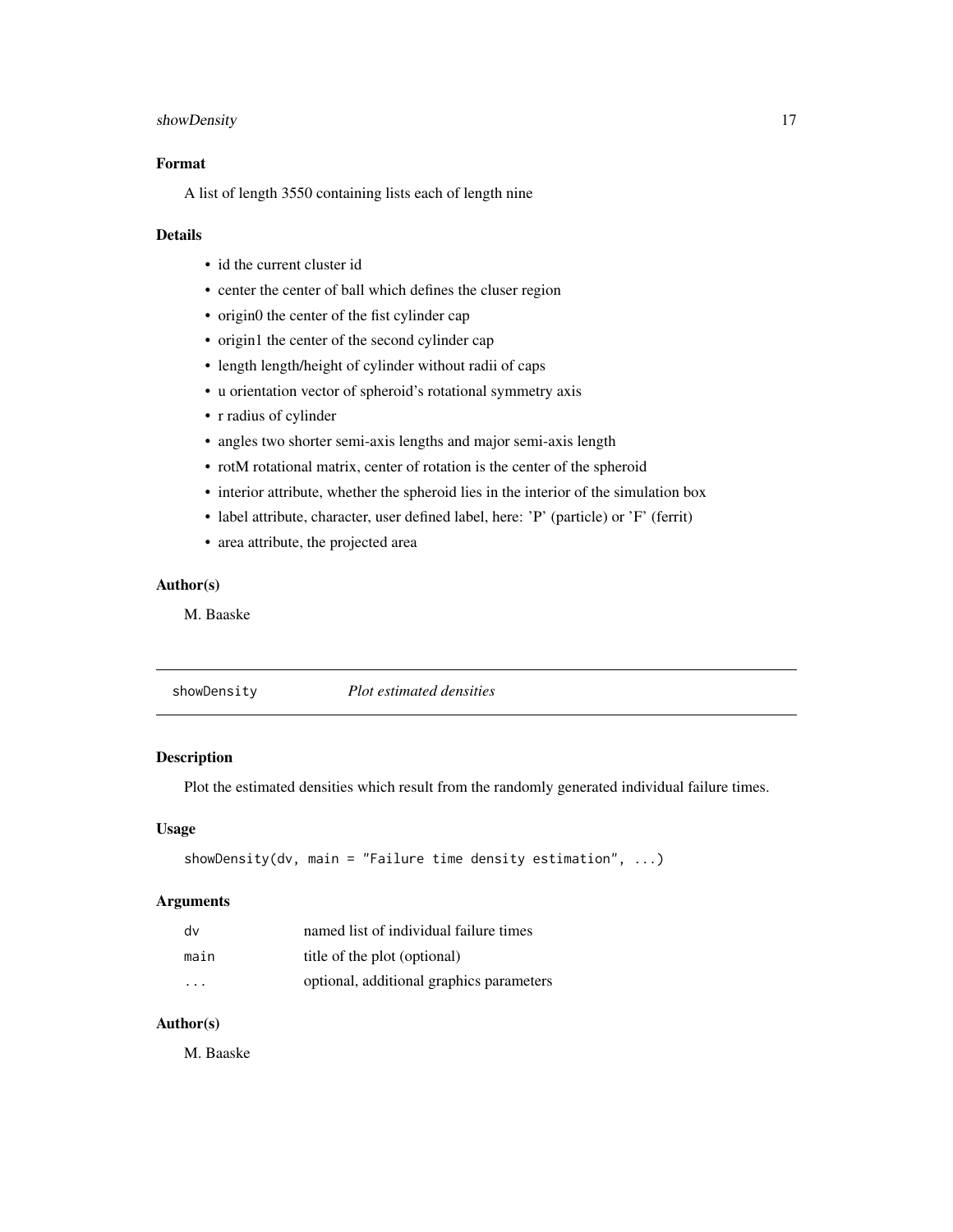### Examples

```
## Simulation of individual defect times
## of some particle system
data(AL2MC_20p_k10_F2p_S)
## generate individual failure times
opt <- list("vickers"=107,"distTol"=1,"Tmax"=10^11,
"inAreafactor"=1.56, "outAreafactor"=1.43,
"pointsConvHull"=10, "scale"=1e+06,"pl"=0)
par <- list("P"=c(0.01,6,0.5,75,-15,3),
"F" = c(0, 0, 0, 105, -12, 1),"const"=NULL)
## simulate times
CLT <- simTimes(S,par,vickers=opt$vickers,stress=125,cores=1L)
## times
T <- unlist(sapply(CLT,`[[`,"T"))
V <- unlist(sapply(CLT,`[[`,"V"))
U <- unlist(sapply(CLT,`[[`,"U"))
## show estimated densities
showDensity(list("Delamination"=log10(V),"Crack"=log10(U),"Time"=log10(T)),xlim=c(-2,15))
```
<span id="page-17-1"></span>simCluster *Generate clustered regions*

# Description

Construct regions of clustered objects

#### Usage

```
simCluster(S, CL, cond = list(eps = 1e-06, minSize = 1L),
 do.rsa = FALSE, verbose = FALSE, pl = 0L)
```
## Arguments

| S         | (non-overlapping) geometry objects system                                     |
|-----------|-------------------------------------------------------------------------------|
| <b>CL</b> | cluster regions, <i>i.e.</i> objects of class 'spheres', possibly overlapping |
| cond      | conditioning object for cluster algorithm, see details                        |
| do.rsa    | optional, whether to apply rsa algorithm to cluster spheres                   |
| verbose   | optional, verbose output, verbose=FALSE (default)                             |
| pl        | integer, p1>0 for printing information                                        |

<span id="page-17-0"></span>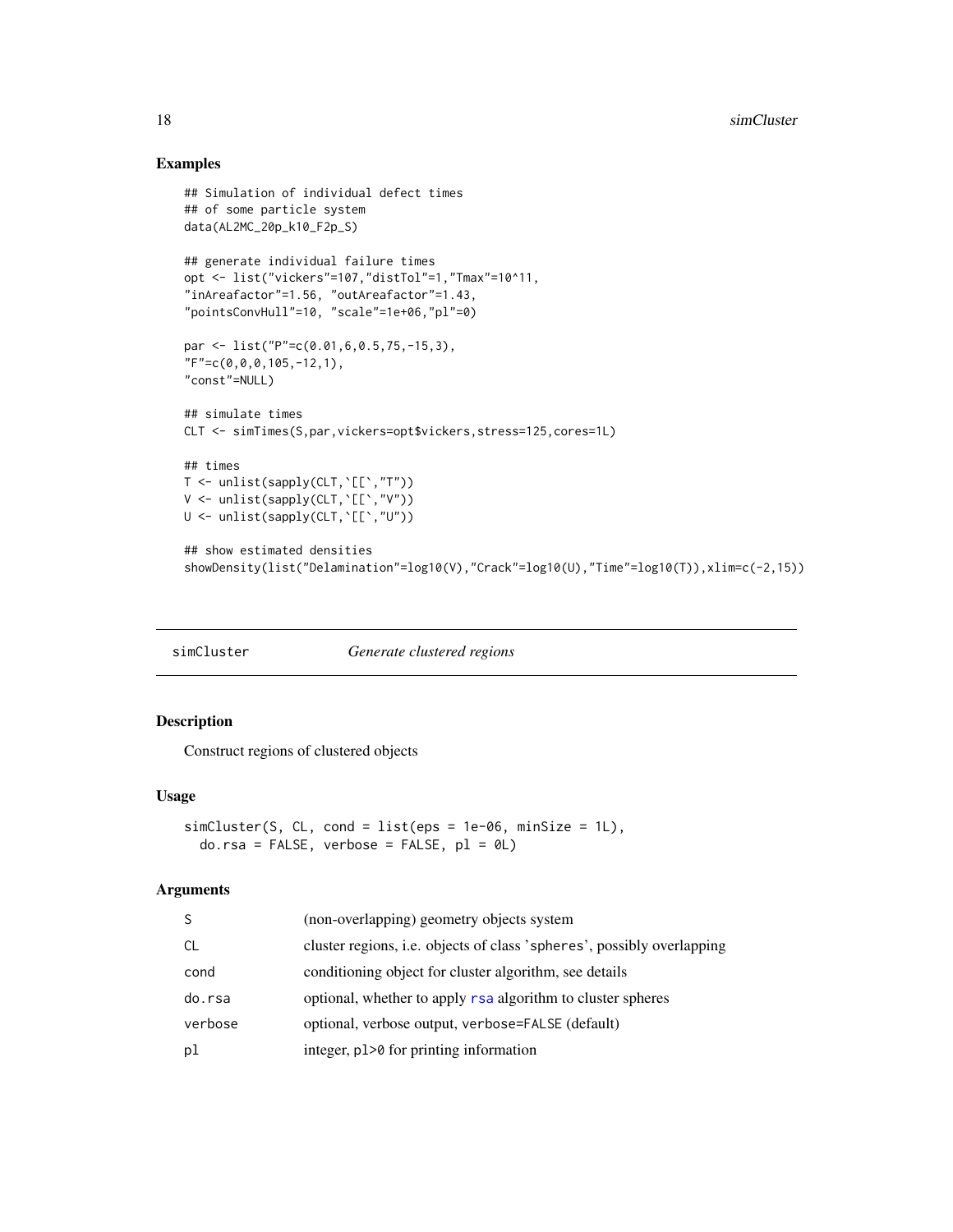#### <span id="page-18-0"></span>simCluster and the state of the state of the state of the state of the state of the state of the state of the state of the state of the state of the state of the state of the state of the state of the state of the state of

## Details

The function takes a non-overlapping system of spheres, cylinders, spheroids of type "prolate" or "oblate and a random ball configuration CL of class "spheres" which defines clustered regions of the objects given in S according to the minimum required distance eps between these objects and a number of objects required in that region by minSize in the list cond. The function [rsa](#page-14-1) is internally called if do.rsa=TRUE in order to make these cluster regions non-overlapping.

# Value

a list of the following element:

- id numeric vector of ids of including spheroids
- center the center of enclosing ball
- r the radius
- interior equals to 0 if any of the enclosed ball objects hit the boundaries of the simulation box and equals 1 otherwise

### Author(s)

M. Baaske

#### Examples

## Not run:

## Simulate and densify particle system ## densify and include a secondary phase

library(unfoldr)

```
## Unless MS-Windows platform
# library(parallel)
# options(simLife.mc=2L)
```

```
# simulation box either this kind of list
# or use object spatstat::box3
box <- list("xrange"=c(0,3),"yrange"=c(0,3),"zrange"=c(0,9))
```

```
# parameter for spheroids simulation
theta <- list("size"=list(0.25),"shape"=list("s"=0.25), "orientation"=list("kappa"=1))
```

```
# for ease of use: constant size particles
S <- simPoissonSystem(theta,lam=15,size="const",type="prolate",
orientation="rbetaiso",box=box,mu=c(0,1,0),pl=1,label="P")
```

```
## 2nd. phase (ferrit)
param <- list("size"=list(0.075), "shape"=list("s"=0.75))
F <- simPoissonSystem(param,lam=2,size="const",type="prolate",
box=box, mu=c(0,1,0), pl=1, label="P")
```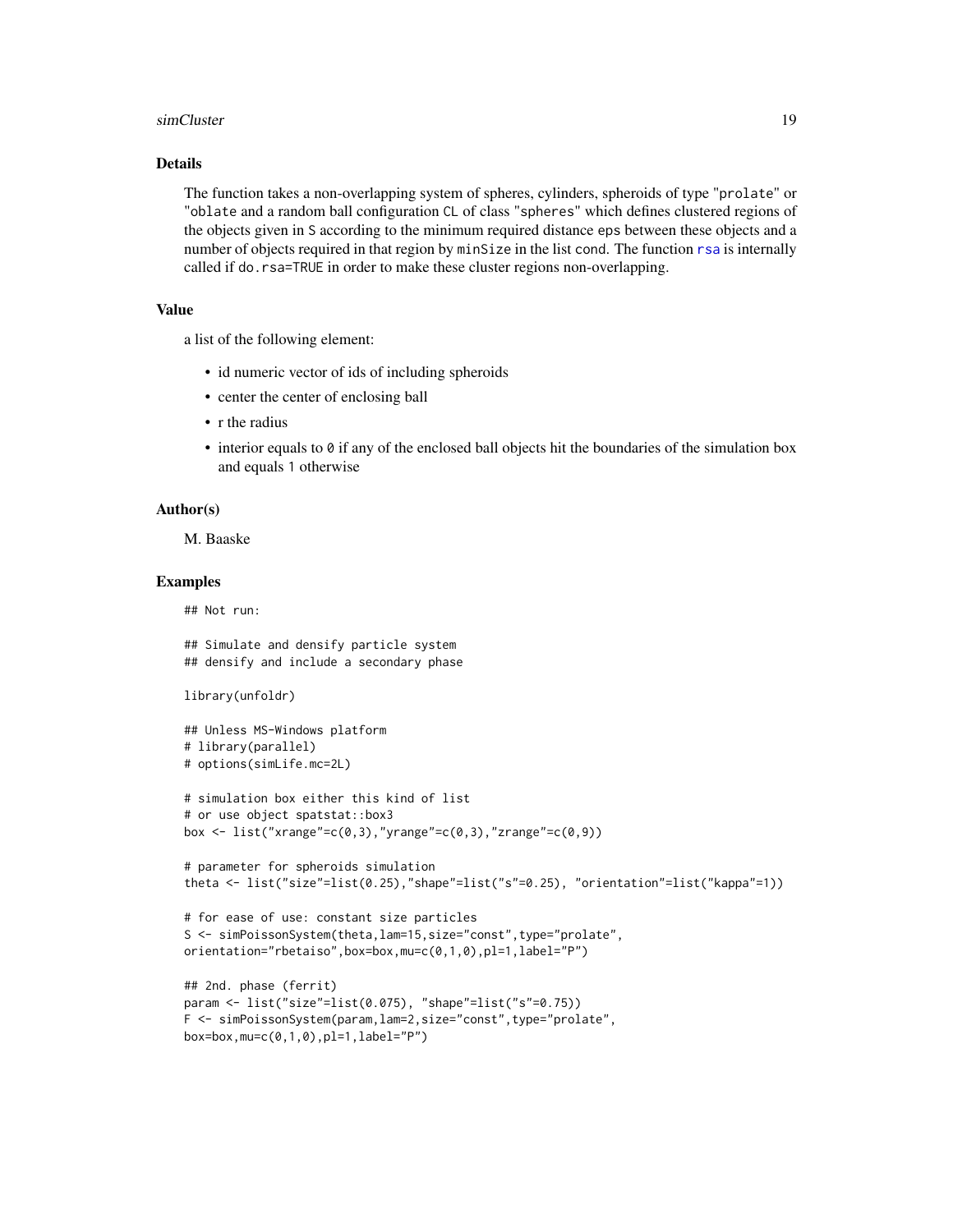```
# apply RSA, this may take some
RSA <- rsa(S,F,verbose=TRUE)
## show 3D spheroids (non-overlapping)
# library(rgl)
# cols <- c("#0000FF","#00FF00","#FF0000","#FF00FF","#FFFF00","#00FFFF")
# spheroids3d(RSA[1:length(S)], box, col=cols)
# spheroids3d(RSA[length(S):(length(S)+length(F))], box, col="gray")
## construct clusters
CL <- simPoissonSystem(list("size"=list(0.35)), lam=0.1, size="const",
type="spheres", box=box, pl=1, label="F")
CLUST <- simCluster(RSA, CL, verbose=TRUE)
cat("cluster length: ",length(CLUST),"\n")
## show cluster regions
# library(rgl)
# open3d()
# X <- do.call(rbind,lapply(CLUST, function(x) c(x$center,x$r)))
# invisible(lapply(CLUST, function(x) rgl::spheres3d(X[,1:3],radius=X[,4],col="gray",alpha=0.2)))
# cols <- c("#0000FF","#00FF00","#FF0000","#FF00FF","#FFFF00","#00FFFF")
# invisible(lapply(CLUST, function(x) spheroids3d(RSA[x$id],box,col=cols)))
# some controls for 'GenSA'
ctrl <- list(threshold.stop=0.01,max.call=10000)
# densify region to clustered particles
RET <- densifyCluster(RSA, CLUST, ctrl, weight=100, cores = 1L, cl = NULL)
S < - RET$S
CL <- RET$cluster
## show densified clusters
# library(rgl)
# open3d()
# X <- do.call(rbind,lapply(CLUST, function(x) c(x$center,x$r)))
# invisible(lapply(CLUST, function(x)
# rgl::spheres3d(x=X[,1:3],radius=X[,4],col="gray",alpha=0.2)))
# invisible(lapply(CL, function(x) { spheroids3d(x, box, col=cols) }))
```
## End(Not run)

<span id="page-19-1"></span>simCrackTime *Defect failure times*

#### **Description**

Simulation of individual defect failure times. For a secondary phase only the defect type "delamination" is considered.

<span id="page-19-0"></span>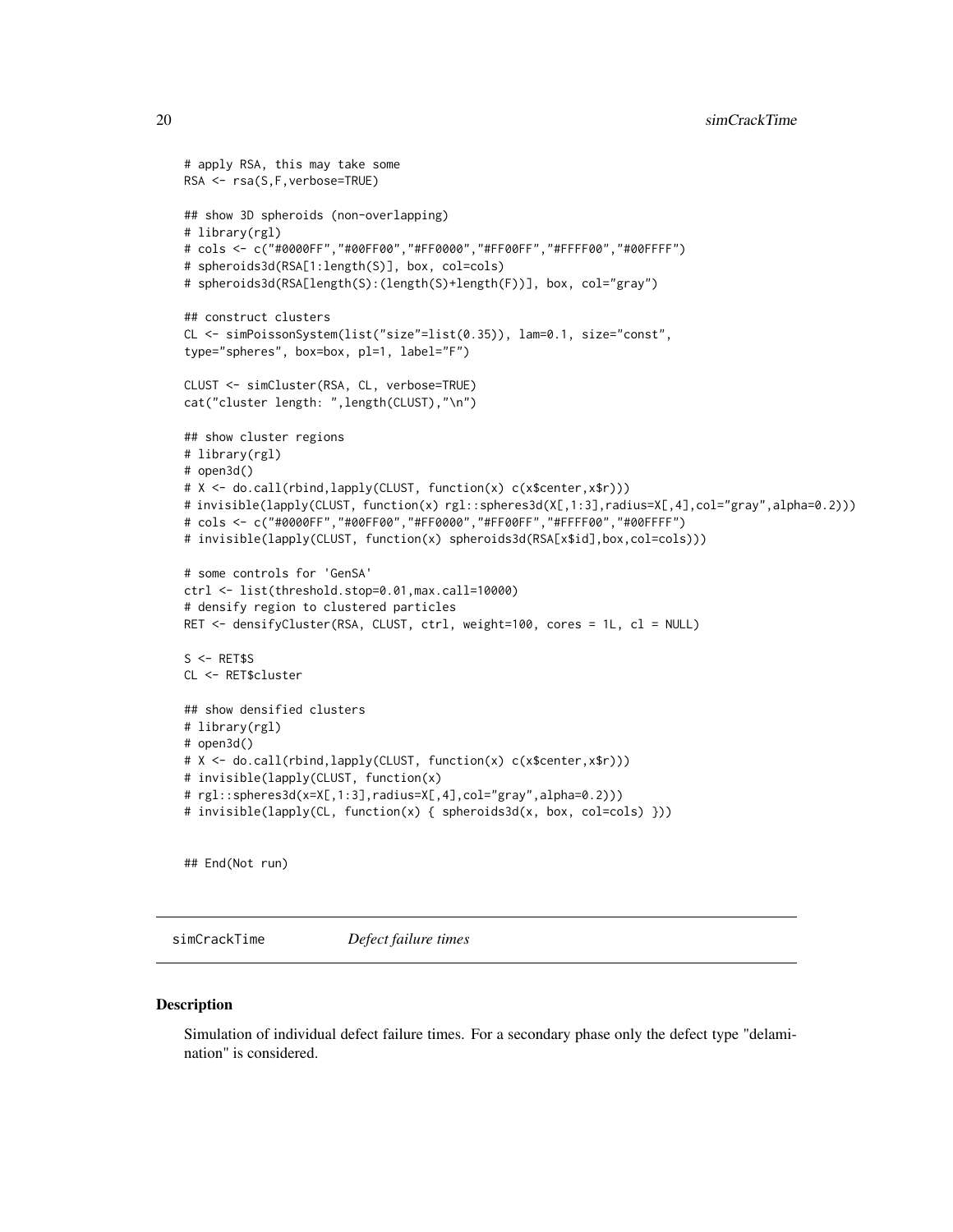#### <span id="page-20-0"></span>simDefect 21

# Usage

```
simCrackTime(S, stress, vickers, param, cores = getOption("simLife.mc",
  1L))
```
# Arguments

| S.      | geometry objects system                                                                                                                           |
|---------|---------------------------------------------------------------------------------------------------------------------------------------------------|
| stress  | stress level for generation of failure times                                                                                                      |
| vickers | Vickers hardness, see details                                                                                                                     |
| param   | list of parameter vectors for simulation of failure times for both phases                                                                         |
| cores   | optional, number of cores for mulicore parallization with cores=1L (default) by<br>mclapply which also can be set by a global option "simLife.mc" |

# Value

a list with the following elements:

- id id of particle
- U crack failure time
- V delamination failure time
- T the minimum of both failure times
- B failure type, either 0 for particle crack or 1 for particle delamination
- A projection area set to zero for later use
- label either label="P" for primary phase or label="F" for secondary phase

# Author(s)

Felix Ballani, Markus Baaske

<span id="page-20-1"></span>simDefect *Local damage accumulation*

## Description

Simulate fatigue lifetime of the geometry system

# Usage

simDefect(stress, S, CLT, opt)

# Arguments

| stress     | stress level                                   |
|------------|------------------------------------------------|
| S          | non-overlapping geometry system                |
| <b>CLT</b> | the start (initialized) cluster of objects     |
| opt        | control list of fixed parameters, see simTimes |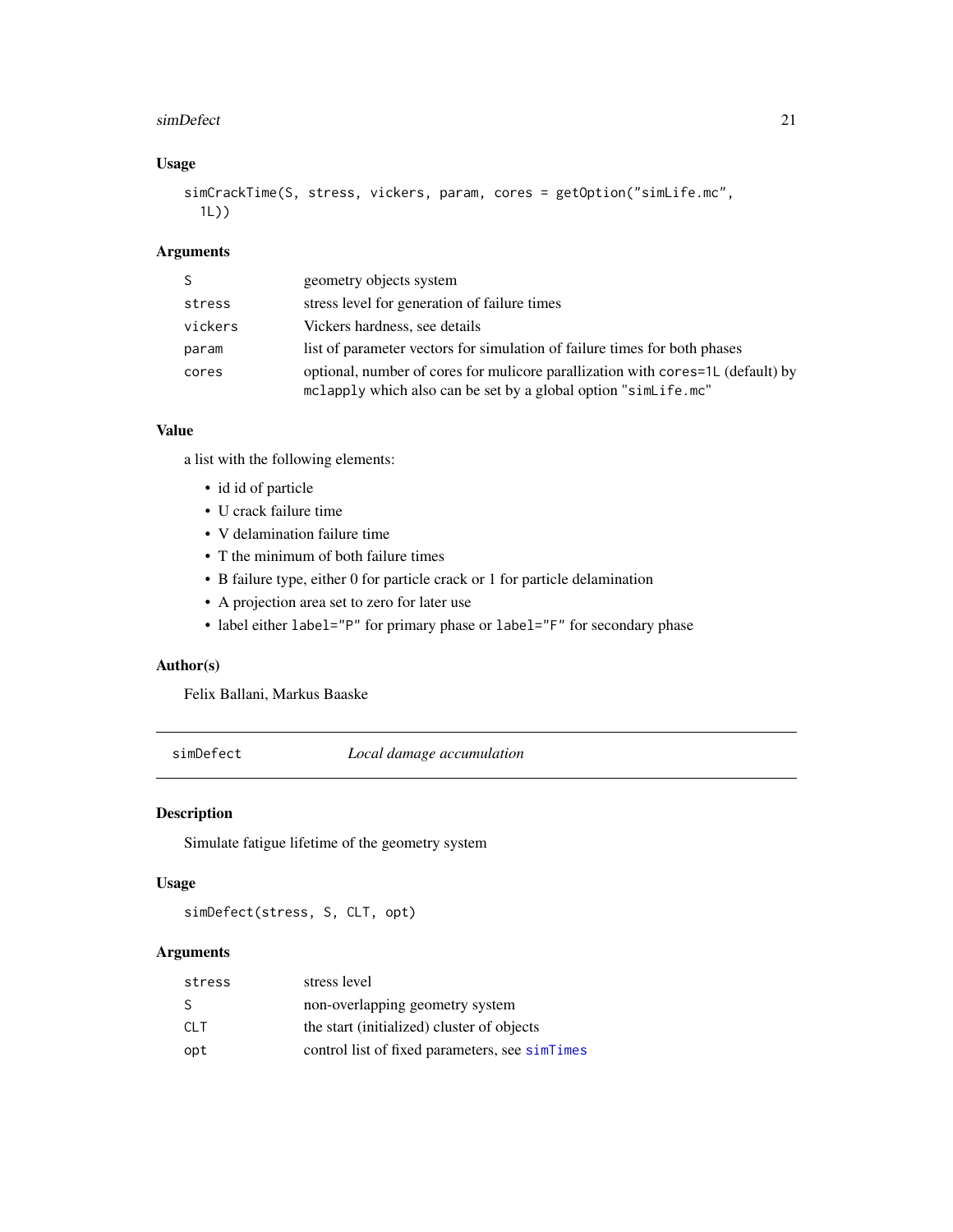#### Details

The function simulates the fatigue lifetime model for the given geometry system. The overall fatigue lifetime is determined by the first accumulated convex area of projected defects which exceeds the predefined critical area. The process of defect accumulation is based on the general results for VHCF fatigue behaviour of material structures published by Murakami. Here we treat two nearby defects as an enlarged common one if the weighted (single-linkage) Euclidean distance inbetween (in 3D) is less than some portion (possibly including some material specific constant) of the minimum of the corresponding square roots of projected defect areas. The weight is chosen as the reciprocal value of the cosine of the angle between the main load direction and the rotational axis of the chosen object having minimum distance to the compared defect . Further, the argument opt defines the list of controls of fixed parameters with the following elements: vickers Vickers hardness, distTol as a (proportion) factor of the minium the corresponding square roots of projected defect areas (might be less than 0.95 but in general depends on the inverstigated material structure), inAreafactor default set to value 1.56, outAreafactor default set to value 1.43, pointsConvHull number of sampling points of each objects projection border for approximating the defect projection convex area, scale scaling factor (should be set to 1e+06 for  $\mu m^2$ ), pl print level of information output with some verbose messages for any value larger than 100. In this case only the accumulated defect projections after adding the last individual failed object are returned. Here the last element contains the defect with the highest projected area which leads to the overall failure.

#### Value

list of clusters, the following values are returned for further analysis:

- id the object id numbers in the accumulated defect
- n internal: accumulated defect id, zero means last element of cluster
- B corresponding defect types of projected objects
- interior whether each object is interior or not
- A projected areas, possibly convex area
- inner whether the defect lies in the interior or not
- T random individual times
- label phase labels
- areaMax attribute, the maximum area of defect projections
- aIn attribute, critical area for inner defect projections
- aOut attribute, critical area for outer defect projections
- maxSize attribute, maximum number of projected objects found in a defect

#### Author(s)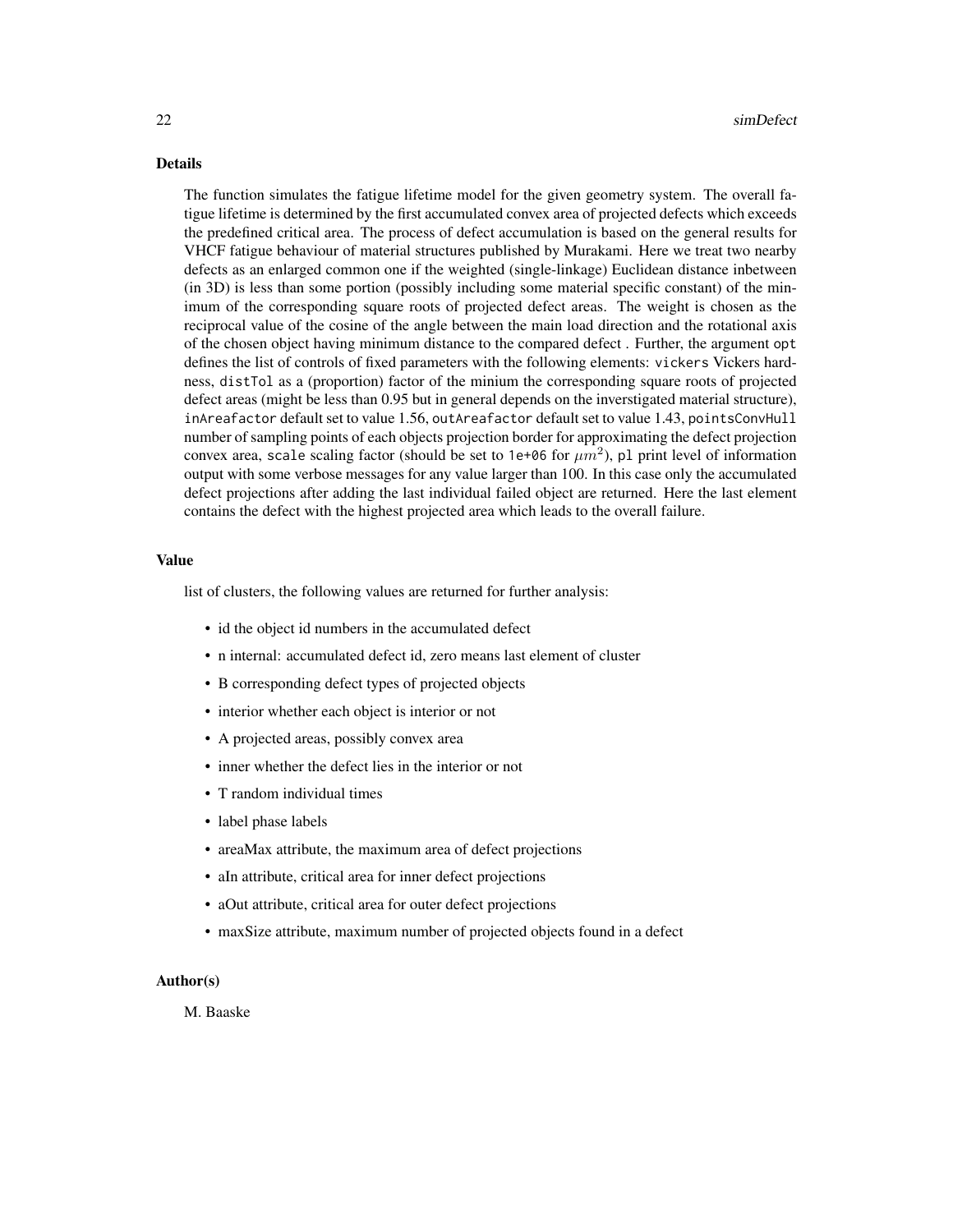<span id="page-22-1"></span><span id="page-22-0"></span>

### Description

Simulation of fatigue lifetime model

#### Usage

simFracture(stress, S, opt, param, last.defect = FALSE, CL = NULL)

#### Arguments

| stress      | applied stress level                                                                                 |
|-------------|------------------------------------------------------------------------------------------------------|
| S           | non-overlapping geometry system                                                                      |
| opt         | control list for simulation of individual failure times                                              |
| param       | parameter list for generating individual failure times                                               |
| last.defect | logical, last.defect=FALSE (default), return either all defect accumulations or<br>only the last one |
| CL          | optional, NULL (default), predefined clustered regions of objects                                    |

#### Details

We provide a wrapper function for [simDefect](#page-20-1) to simulate the proposed fatigue lifetime model including the generation of individual failure times with additional information of the responsible accumulated defect projection area (simply called defect area) which leads to the failure of the system. This information is returned in the following list with elements: crack the responsible defect itself, T the individual failure times of objects aggregated as a cluster of objects, ferrit whether any secondary phase (here called ferrit) is involved for overall failure, interior whether the defect occurs in the interior or at the boundaries of the simulation box. The optional list argument CL defines clustered regions, see [simCluster](#page-17-1), of objects sticking together more close than others. This is useful in case one also wishes to model densely lieing agglomerations of objects (i.e. clusters of particles or fibers) as an obvious phenomenon of some specimen in mind. This list is made up of the following elements: id, the id of the region, center the center point of the corresponding region, r the radius (as the Euclidean distance from the center point) which within all objects belong to this region, interior whether any object within radius r hits the box boundaries of the simulation box.

#### Value

a list made up of the following objects if last.defect=FALSE (default):

- fracture return value of [simDefect](#page-20-1)
- times return value of [simTimes](#page-24-1)
- cl\_info additional cluster information of responsible defect cluster

otherwise only cl\_info is returned.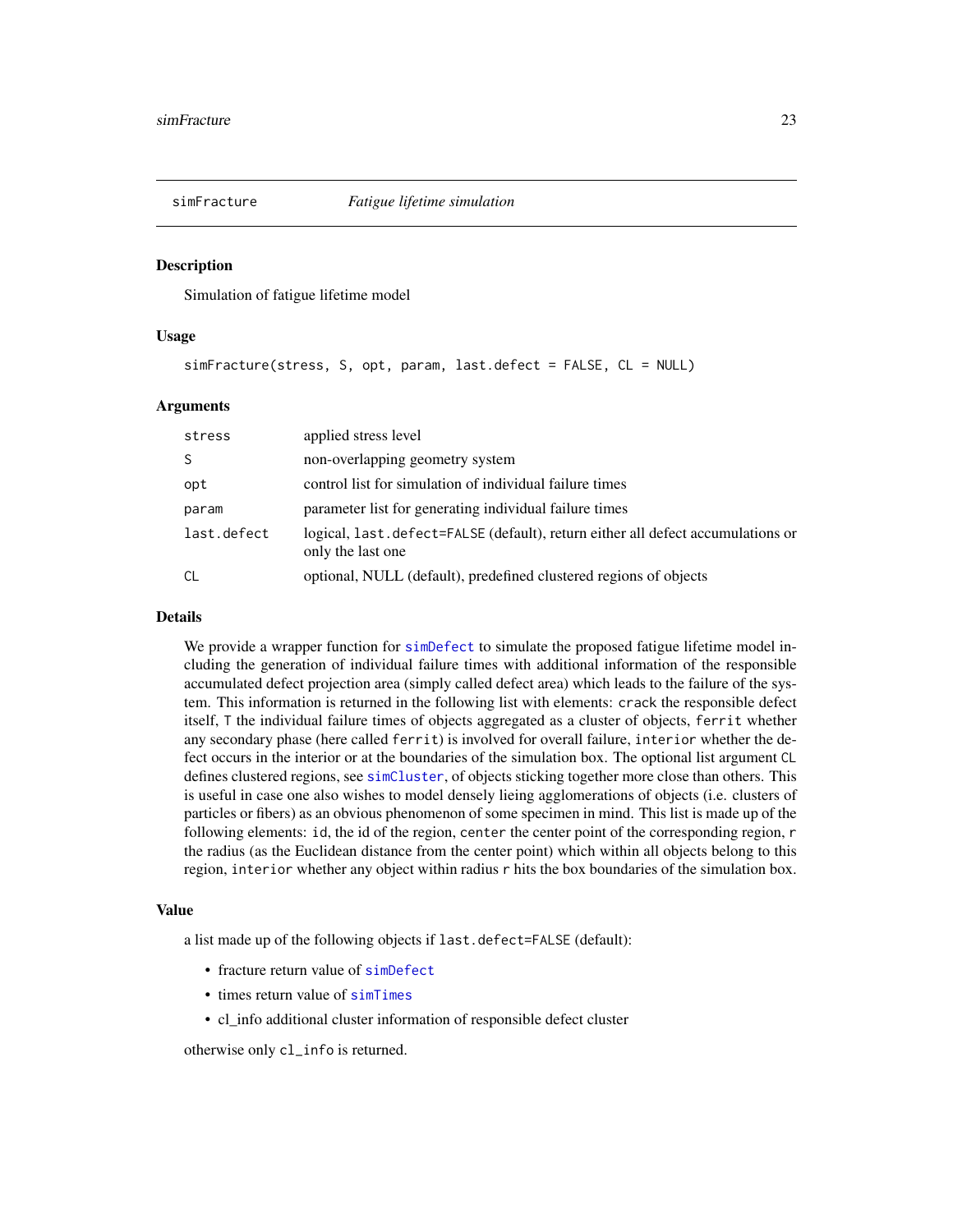#### Author(s)

M. Baaske

# Examples

```
## Not run:
## Simulate a defect accumulation of a particle system
## primary particles (as prolate spheroids)
## and secondary phase (as spheres)
data(AL2MC_20p_k10_F2p_S)
## which is clustered and densified according to CL
## additional predefined clustered regions
data(AL2MC_20p_k10_F2p_CL)
## the box is stored together with the geometry system
box \leq attr(S,"box")
## distTol=0.25, so use 25% of accumulation distance
opt <- list("vickers"=107, "distTol"=0.25, "Tmax"=10^12,
"inAreafactor"=1.56, "outAreafactor"=1.43,
"pointsConvHull"=10, "scale"=1e+06,"pl"=101)
## constants 'const' are set to the following internally
## and can partially be overwritten if needed
# const <- list("Em"=68.9,"Ef"=400,"nc"=28.2,"nu"=0.33,
# "pf"=0.138,"nE"=NULL,"sigref"=276,"Vref"=5891)
par <- list("P"=c(0.01,5,0.5,50,-11,3),
"F"=c(0,0,0,105,-12,1),"const"=NULL)
# stress amplitude applied
stress <- 110
## generate individual (particles') failure times
CLT <- simTimes(S,par,vickers=opt$vickers,stress=stress,cores=1L)
## generated random failure times
T \leftarrow \text{unlist(sapply(CLT, '[['', 'T''])})V <- unlist(sapply(CLT,`[[`,"V"))
U <- unlist(sapply(CLT,`[[`,"U"))
dev.new()
showDensity(list("Debonding"=log10(V),"Fracture"=log10(U),"Failure time"=log10(T)),xlim=c(-2,15))
# Area max
(inA <- areaCrit(opt$vickers, stress=stress, factor=opt$inAreafactor, scale=opt$scale))
(outA <- areaCrit(opt$vickers, stress=stress, factor=opt$outAreafactor, scale=opt$scale))
```

```
## run accumulation
RET <- simDefect(stress,S,CLT,opt)
```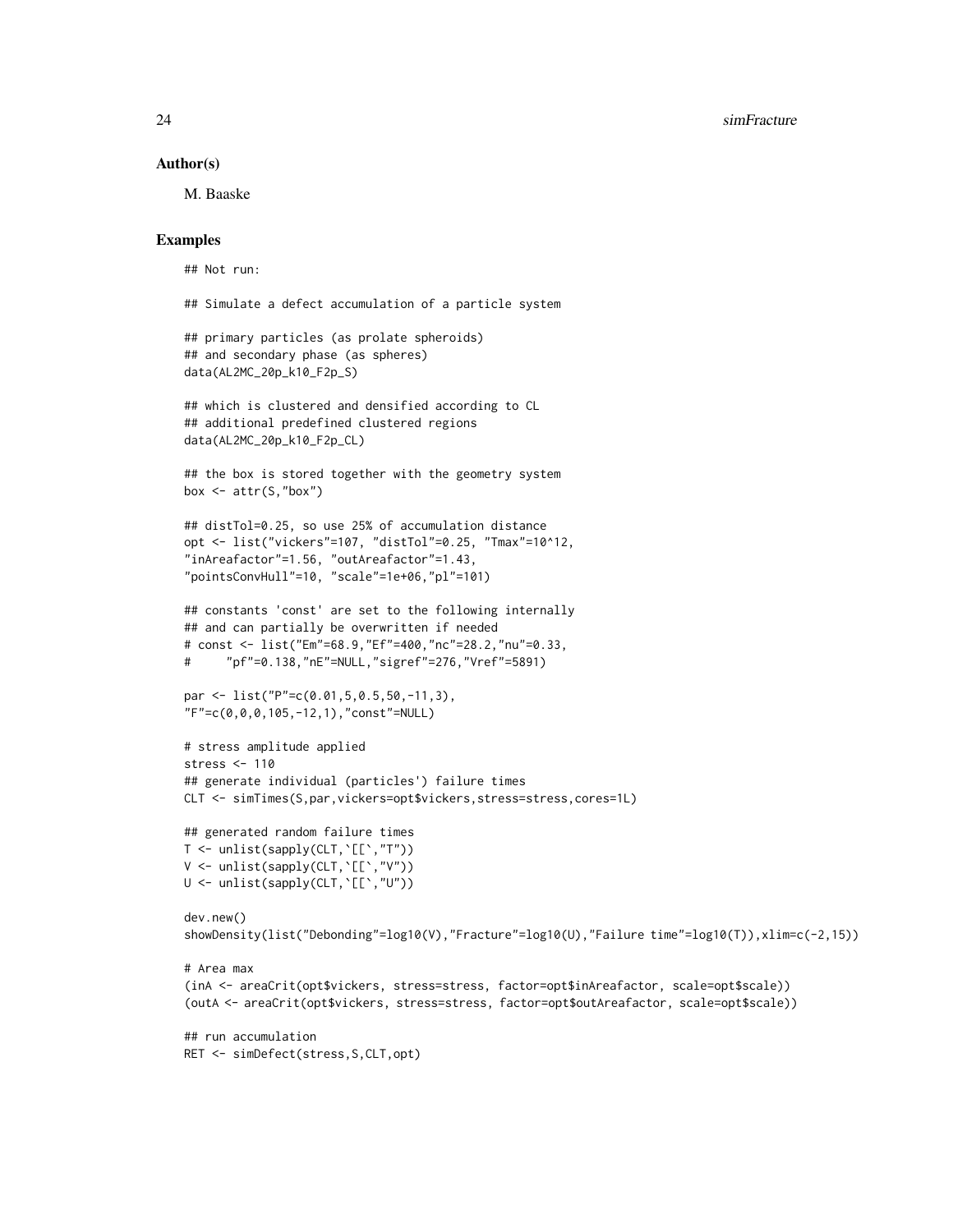#### <span id="page-24-0"></span>simTimes 25

#### length(RET)

```
#### alternatively, includes simulating times by 'simTimes'
# SIM <- simFracture(stress,S,opt,par,last.defect=FALSE,CL=CL)
# SIM$cl_info
## some simple analysis of accumulation paths until failure,
## that is, while the critical area is exceeded
LR <- RET[[length(RET)]]
isInCluster <- any(unlist(lapply(CL,function(x,y)
any(y$id %in% x$id) , y=LR)))
cat("Broken cluster: ", isInCluster,"\t Ferrit: ",
any("F" %in% LR$label),"\t Acc.size",length(LR$id),"\n")
## select only clusters of size larger than 'msize'
msize < -1id <- sapply(RET,function(x) ifelse(length(x$id)>msize,TRUE,FALSE))
cat("Number of defect projections in last cluster: ",length(RET[[length(RET)]]$id),"\n")
## draw all accumulation paths until failure
dev.new()
L <- plotDefectAcc(RET,last.path=FALSE)
## draw last accumulation path until failure
dev.new()
L <- plotDefectAcc(RET,last.path=TRUE)
## 3D visualization of final defect projection area
#library(rgl)
#library(unfoldr)
#qid <- LR$id
#open3d()
#spheroids3d(S[qid],box=box, col=c("#0000FF","#00FF00","#FF0000","#FF00FF"))
#
### drawing only last cluster leading to failure
#drawDefectProjections(S,list(LR))
```
## End(Not run)

<span id="page-24-1"></span>simTimes *Crack time simulation*

#### **Description**

Simulate crack times

#### Usage

```
simTimes(S, param, vickers, stress, cores = getOption("simLife.mc", 1L),
 verbose = FALSE)
```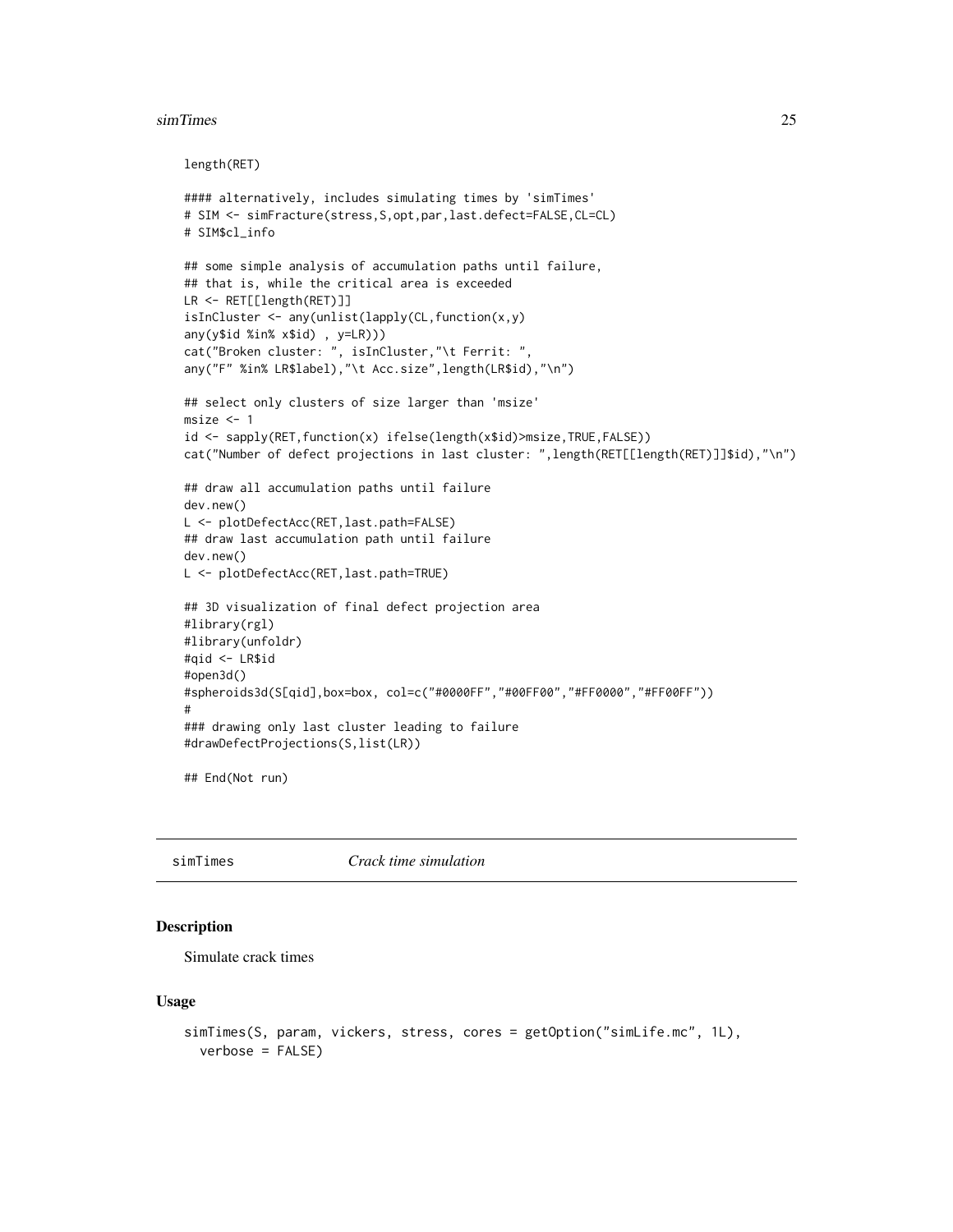<span id="page-25-0"></span>26 simTimes

#### Arguments

| S       | (non-overlapping) geometry system                                                                                                                 |
|---------|---------------------------------------------------------------------------------------------------------------------------------------------------|
| param   | parameters for generating failure times                                                                                                           |
| vickers | vickers hardness                                                                                                                                  |
| stress  | stress level to be applied                                                                                                                        |
| cores   | optional, number of cores for mulicore parallization with cores=1L (default) by<br>mclapply which also can be set by a global option "simLife.mc" |
| verbose | logical, not used yet                                                                                                                             |

## Details

The function randomly generates phase dependant failure times of defect types crack and delam. The accumulation structure of defects is initialized containing the failure times of objects in ascending order. The failure times of the defect type crack follow a Weibull distribution, see [simCrackTime](#page-19-1). The failure times of the defect type delam roughly depend on the projected area of the object, the applied overall stress amplitude and whether the object lies in the interior of the simulation box or hits one of the box boundaries. The argument param consists of a distribution parameter list which contains numeric vectors for both reinforcement objects (labled by P) and an optional second phase (labled by F). If no second phase is considered the corresponding parameter set is simply ignored. Each parameter vector is made up of six parameters in the following order:  $p_1$  probability of already materialized defects, scale factor  $p2$ , shape factor  $p3$ , shift parameter  $p4$  of log times, the slope  $p5$ and p6 as the standard deviation of the random error of log times.

#### Value

list of increasing failure times

#### Author(s)

M. Baaske

#### See Also

[getCrackTime](#page-8-1), [getDelamTime](#page-11-1)

# Examples

```
## Simulation of individual defect times
## of some particle system
data(AL2MC_20p_k10_F2p_S)
```

```
## generate individual failure times
opt <- list("vickers"=107,"distTol"=1,"Tmax"=10^11,
"inAreafactor"=1.56, "outAreafactor"=1.43,
"pointsConvHull"=10, "scale"=1e+06,"pl"=0)
```

```
par <- list("P"=c(0.01,6,0.5,75,-15,3),
"F"=c(0,0,0,105,-12,1),
```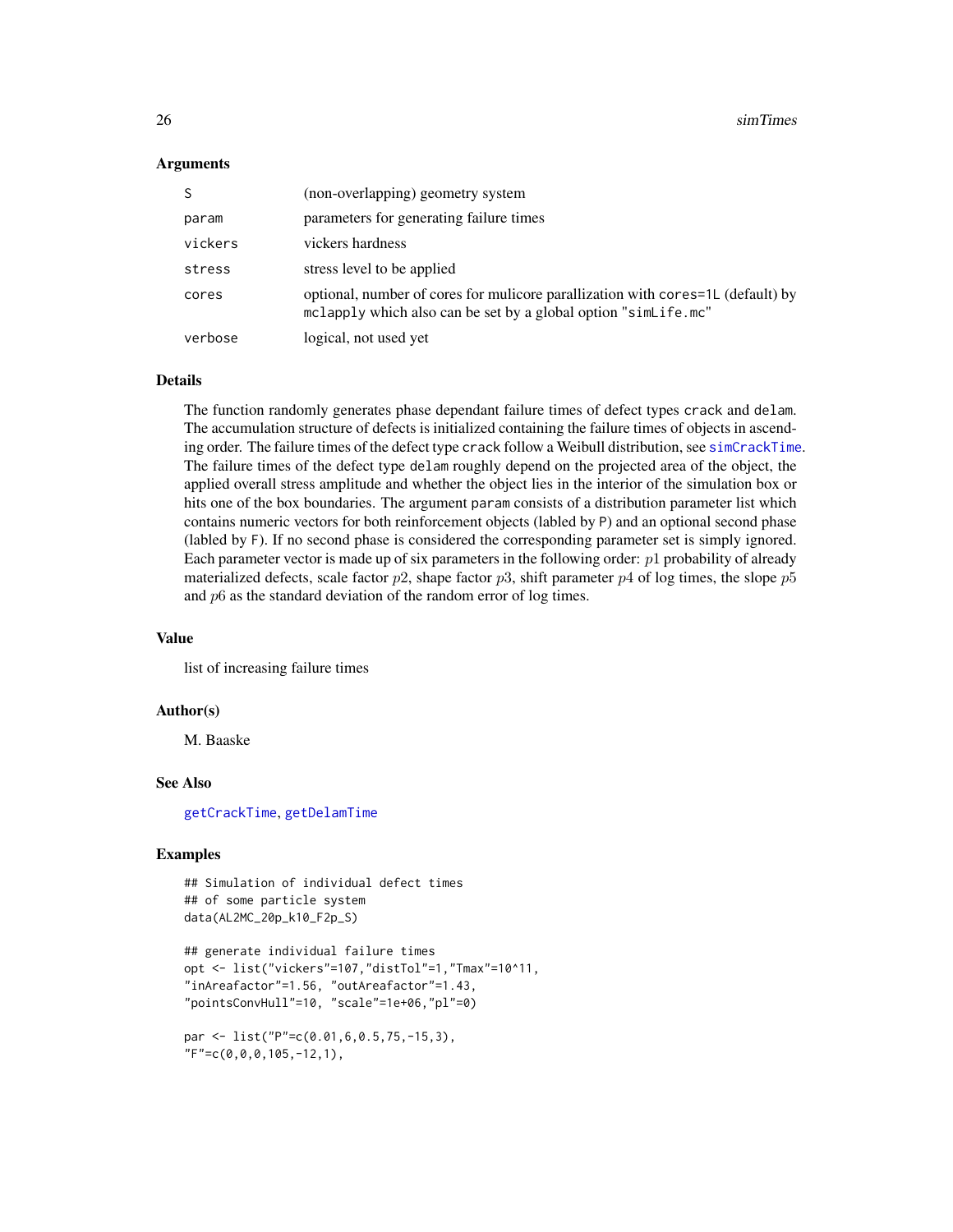#### <span id="page-26-0"></span>woehler 27

```
"const"=NULL)
## simulate times
CLT <- simTimes(S,par,vickers=opt$vickers,stress=125,cores=1L)
## times
T <- unlist(sapply(CLT,`[[`,"T"))
V <- unlist(sapply(CLT,`[[`,"V"))
U <- unlist(sapply(CLT,`[[`,"U"))
## show estimated densities
showDensity(list("Delamination"=log10(V),"Crack"=log10(U),"Time"=log10(T)),xlim=c(-2,15))
```
<span id="page-26-1"></span>woehler *Woehler experiment*

#### Description

Simulate a Woehler experiment

#### Usage

```
woehler(S, CL, param, opt, stress, cores = getOption("simLife.mc", 1L),
  cl = NULL
```
#### Arguments

| <sub>S</sub>  | non-overlapping object system                                                                                                                     |
|---------------|---------------------------------------------------------------------------------------------------------------------------------------------------|
| <sub>CL</sub> | predefined clustered regions of objects, see simeracture                                                                                          |
| param         | parameter list for random generation of individual failure times                                                                                  |
| opt           | control parameters, see simTimes                                                                                                                  |
| stress        | list of stress levels                                                                                                                             |
| cores         | optional, number of cores for mulicore parallization with cores=1L (default) by<br>mclapply which also can be set by a global option "simLife.mc" |
| c1            | optional, cluster environment object wich has priority of usage compared to<br>multicore processing in case of cores>1                            |

## Details

As done in a real life scenario the Woehler diagram measures the applied stress amplitude versus number of cycles to failure. For each given stress level the function is intended to be an all-in-one wrapper function for fatigue lifetime model simulations for different stress levels which returns a matrix of failure times where each row corresponds to one stress level. The Woehler experiments can be simulated in parallel based on using the package snow possibly together with Rmpi for an MPI cluster object.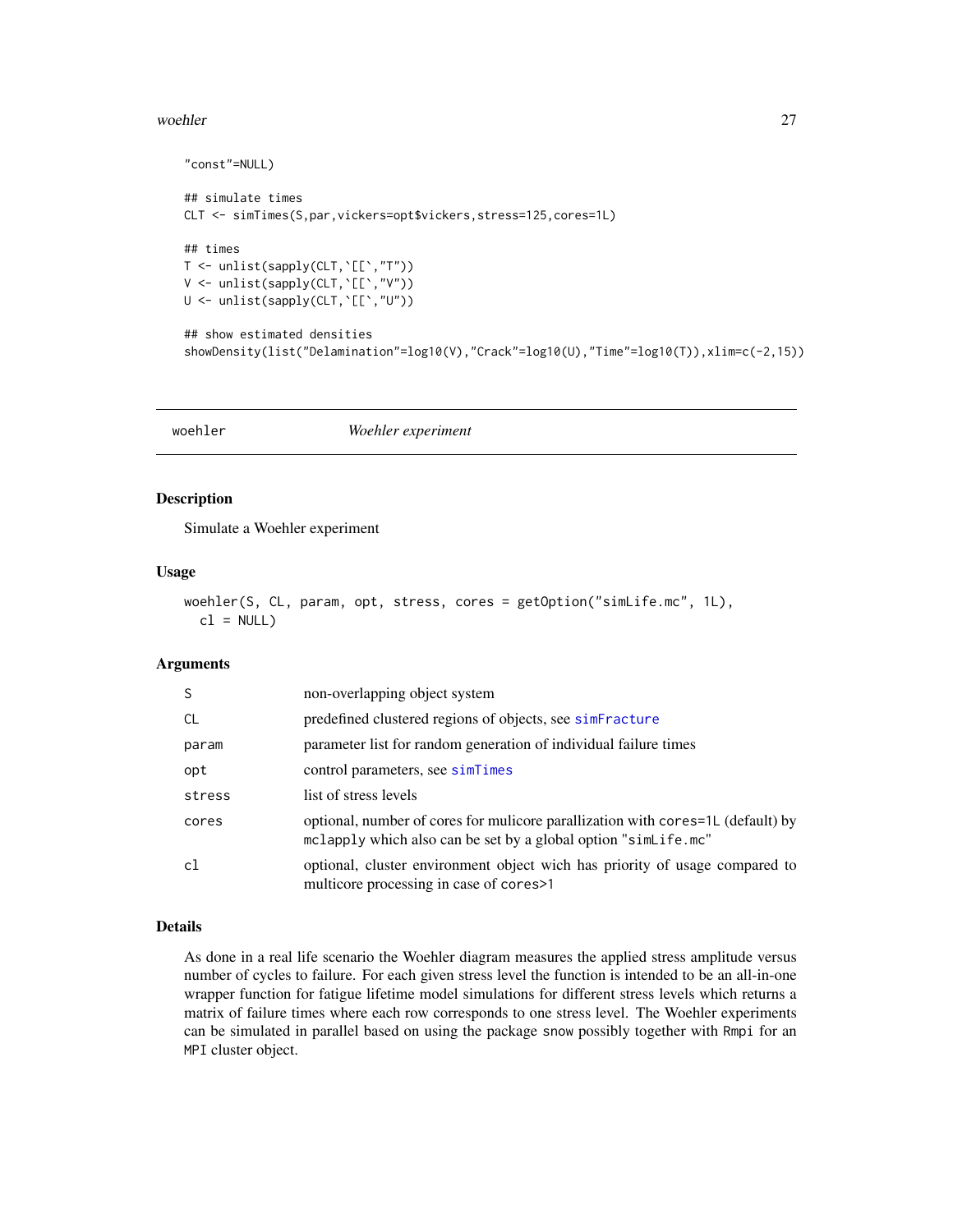#### Value

matrix of failure times, first colunm corresponds to the times and the second to the stress level

#### Author(s)

M. Baaske

#### Examples

```
## Not run:
## Unless MS-Windows
# library(parallel)
# options(simLife.mc=2L)
# primary particles and secondary phase (ferrit)
# which is already clustered and densified
data(AL2MC_20p_k10_F2p_S)
# simulation parameters
opt <- list("vickers"=107,"distTol"=1.0,"Tmax"=10^11,
"inAreafactor"=1.56, "outAreafactor"=1.43,
"pointsConvHull"=10, "scale"=1e+06,"pl"=1L)
# lifetimes parameters
par <- list("P"=c(0.01,6,0.5,75,-15,1.5),
"F"=c(0,0,0,105,-12,1),
"const"=NULL)
nsim <- 10
stress <- as.list(seq(from=90,to=140,by=10))
cl <- NULL
## MPI/SOCKS/PSOCKS cluster object (even on Windows)
## must initialize RNG stream (rlecuyer) for reproducible results
# RNGkind("L'Ecuyer-CMRG")
# cl <- makeCluster(8)
# clusterSetRNGStream(cl)
# the following code may take some time
W <- woehler(S, CL=NULL, par, opt, stress=rep(stress,each=nsim),cores=1L,cl=cl)
woehlerDiagram(W, yrange=c(70,145))
## do not forget to stop cluster if used
if(!is.null(cl)) stopCluster(cl)
## End(Not run)
```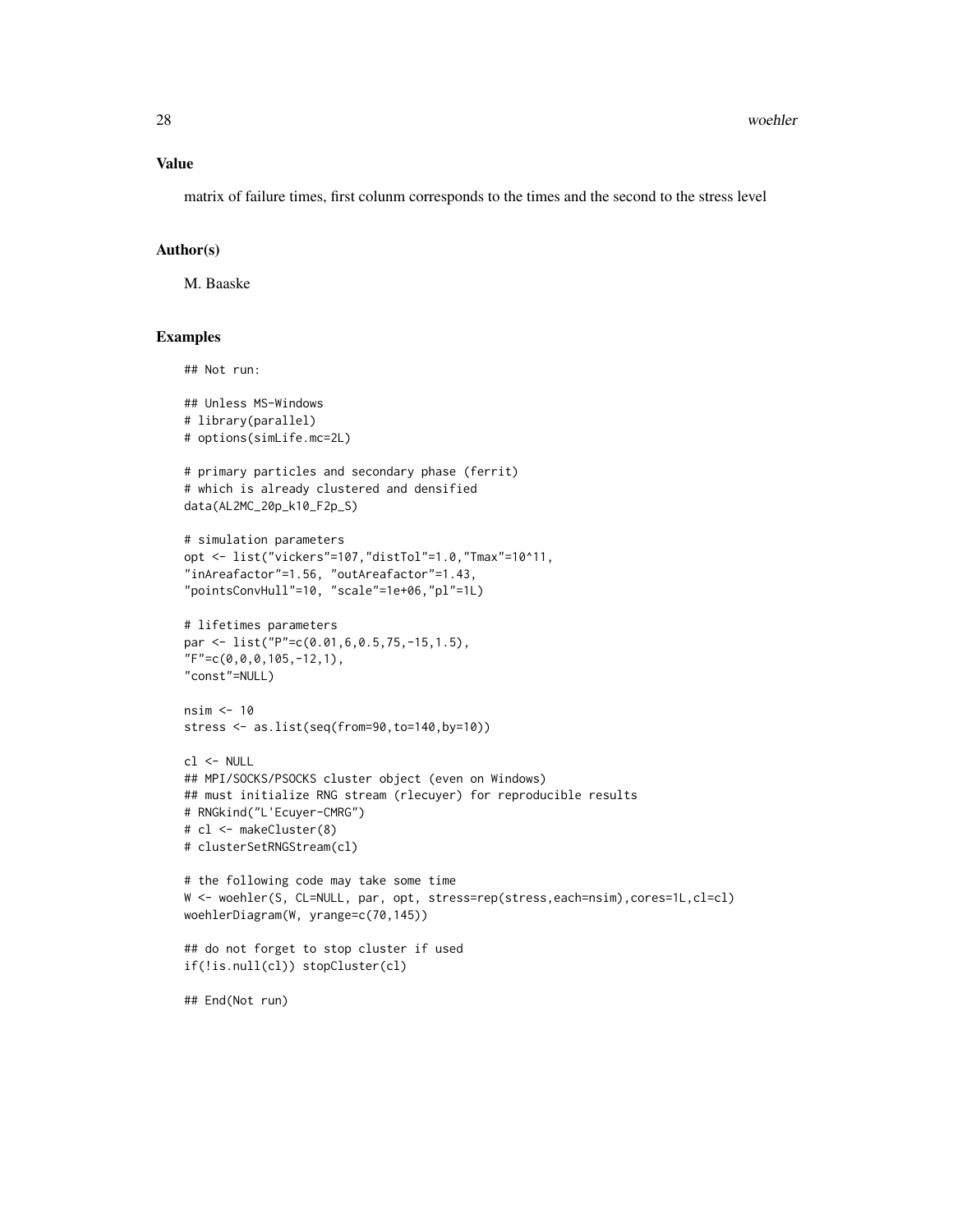<span id="page-28-1"></span><span id="page-28-0"></span>woehlerDiagram *Plot Woehler diagram*

# Description

Plot a Woehler diagram for simulated Woehler experiments

# Usage

```
woehlerDiagram(W, W2 = NULL, yrange = NULL, main = "",
  legend.text = NULL, ...)
```
# Arguments

| W           | results from function woehler                                          |
|-------------|------------------------------------------------------------------------|
| W2          | optional, W2=NULL (default) woheler results                            |
| yrange      | range of stress levels, the min/max values of stress levels (default)  |
| main        | main title of the plot                                                 |
| legend.text | text for the legend as vector of strings, NULL (default) for no legend |
|             | graphic parameters passed legend                                       |

# Details

The simulated results of the Woehler experiments are summarized in the load-cycle diagram as usually done in the Woehler diagram.

# Value

NULL

# Author(s)